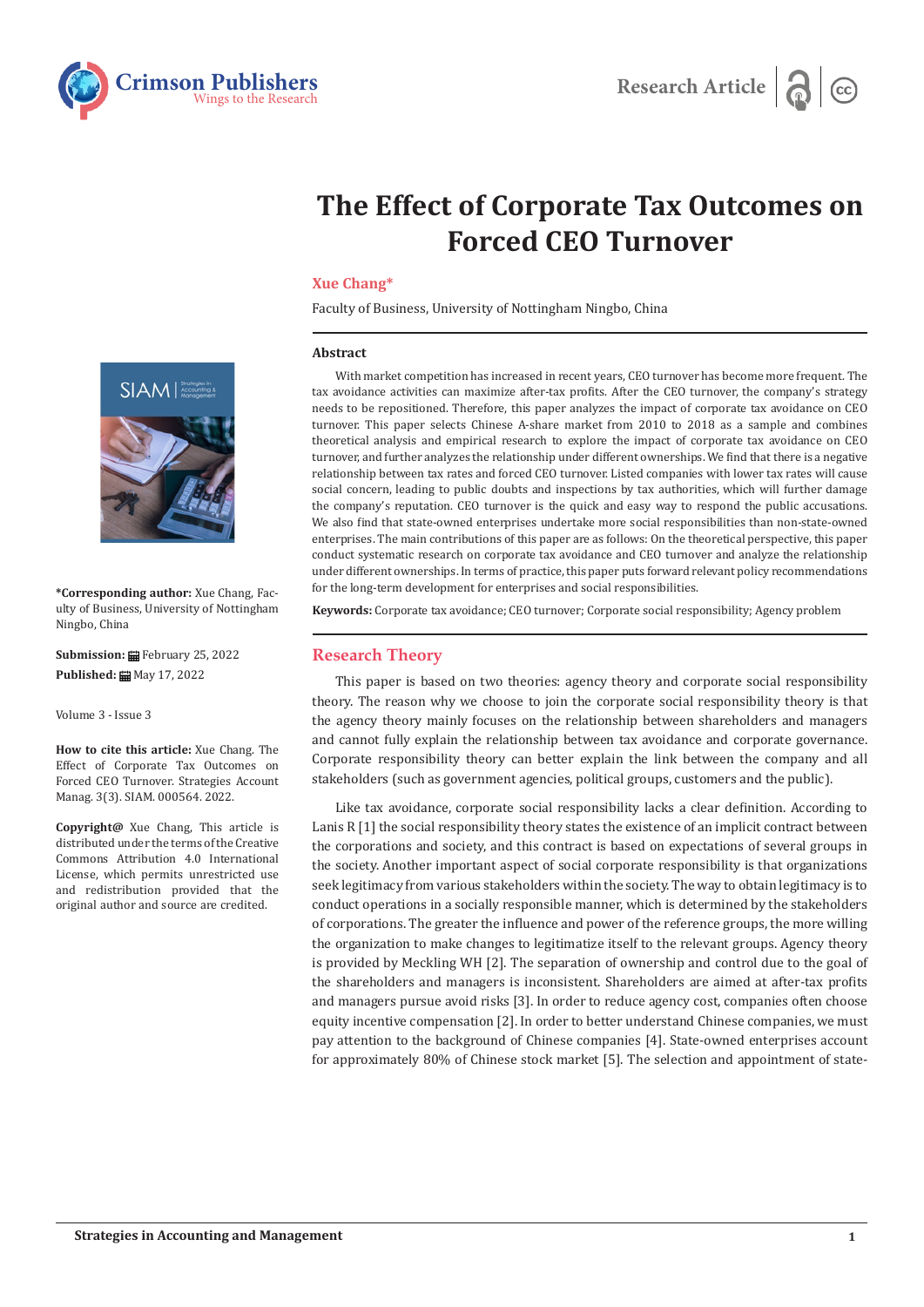owned enterprises executives are mainly based on the "internal labor market" formed by the government officials, which has led to different taxation attitudes between SOEs and non-SOEs. Most scholars believe that the degree of tax avoidance in SOE is less than that of non-SOEs.

# **Literature Review**

### **Corporate tax avoidance**

In recent years, many researchers have paid attention to tax avoidance. John GR [6] review literatures of the three top accounting journals (Accounting Review, Journal of Accounting and Economics, Journal of Accounting Research) and find an upward trend on tax avoidance literatures. Many literatures have analyzed the motivations and consequences of tax avoidance [7]. We define tax avoidance broadly as covering any matter that reduces the company's tax payment compared to pre-tax income [8]. We do not measure tax aggressiveness, tax risk, tax evasion, or tax sheltering. Previous researches have shown substantial variation in effective tax rates. Tax strategy is affected by many factors, such as: board composition, company structure and management compensation. Among many factors, the influence of executives is the most important. Jeong [9] finds that managers can manipulate income and hide negative information through complex tax techniques. Slemrod [10] find that if the marginal benefits of tax avoidance are greater than the marginal costs, managers will take all measures to reduce the tax expenses. Companies that use after-tax incentive compensation have lower effective tax rates than companies that use pre-tax performance incentives compensation [11,12]. The consequences of tax avoidance can be analyzed through the cost of equity, enterprises value, investors' attitude, management reputation, and leverage and so on. Jesse Chan finds that the higher degree of tax avoidance, and managers are more likely to pursue self-interest.

#### **The CEO turnover**

CEO turnover has always been considered as an important factor of the change of enterprise strategy, because CEO is the decision-maker and implementer of enterprise strategy. In recent years, CEO turnover has become a core issue in the field of strategy, organization, finance and leadership. According to the previous literatures, the main factors that affect CEO turnover are company performance, industry competitiveness, board composition, insider ownership, and so on. CEO turnover is an important part of corporate governance. Board has the responsibility to replace the inappropriate CEOs if they cannot meet the requirement of shareholders [13]. Douglas [14] proposes that compared with state-owned companies, corporate fraud in non-SOEs is more likely to lead to CEO turnover in China. Edward [15] shows that effectively distinguishing between forced and non-forced CEO turnover can reduce bias in the test, which can analyze the relationship between tax and CEO turnover robustly. Because forcing the CEO to leave is a deliberate action taken by the board, which means that the company plans to change direction, strategy, and leadership. In developed

countries, CEO turnover has been widely analyzed. However, in countries with weak legal systems and underdeveloped financial systems, the determinants of CEO turnover remain unclear. It is rare to analyze the effect of tax rate on CEO turnover in China. Our research also complements the existing literatures on CEO turnover.

# **Relevant research on the relationship between corporate tax avoidance and CEO turnover**

Although the CEO is not a tax expert and cannot directly influence the company's tax policies, the CEO is the ultimate decision-maker, whose position is higher than that of the tax director and CFO [16]. CEOs have a greater impact on effective tax rates than CFOs [17,18]. The CEO can use "tone at the top" to indirectly influence the tax policies [19]. They hold that the decision-making is affected by the CEO personal characteristics and has been confirmed by a large number of studies [20-23]. They believe that the CEO has a significant impact on corporate tax rates [21]. CEOs can adjust the company's annual budget to avoid taxes. The decision to hire or dismiss a tax director is part of the CEO's tax planning. The CEO can also instruct the CFO or tax directors to avoid tax by changing the compensation plan. Therefore, the CEO has the intention and ability to influence the company's tax strategy. James Chyz [24] find that there is a positive relationship between tax avoidance and CEO overconfidence. Allison Koester [25] finds that executives with more resources are more effective in participating tax avoidance. Gaertner [26] analyses CEO turnover in the United States from 1993 to 2006. They find that there is a relationship between the tax rates and forced CEO turnover. When the tax rate deviates from the industry average, the CEO is more likely to be replaced.

# **Research Hypothesis**

It is important for a company to gain legitimacy within the society; otherwise, the company will not be able to operate. Corporate attitudes towards corporate social responsibility, considerations of legitimacy, and more fundamental ethical issues affect the tax position of companies [27]. Tax expense has been considered as a primary way for companies to make social contributions [28]. Tax avoidance contravenes the expected social standards; therefore companies hardly ever publicize their tax avoidance practices [29]. Stakeholders regard tax avoidance as contradictory to their expectations of proper firm behaviors [30- 32]. when a firm engages in tax avoidance, the organizational legitimacy of the firm is questioned by the public [33]. The public shaming of tax-avoidant companies has been seen as an effective way to limit the tax avoidance activities [34]. CEOs are obligated to safeguard the stakeholders' interests while executing their corporate duties [35]. Thus, companies seeking to uphold their legitimacy are expected to be less tax avoidant [31]. Tax avoidance will incur direct and indirect costs [36]. From the dimension of direct costs, companies not only need to pay related consulting fees and additional audit fees for tax planning, but also they may be punished for tax avoidance and forced to pay high fines, thereby reducing the company's cash inflow and shareholders' wealth [37]. From the dimension of indirect costs, tax avoidance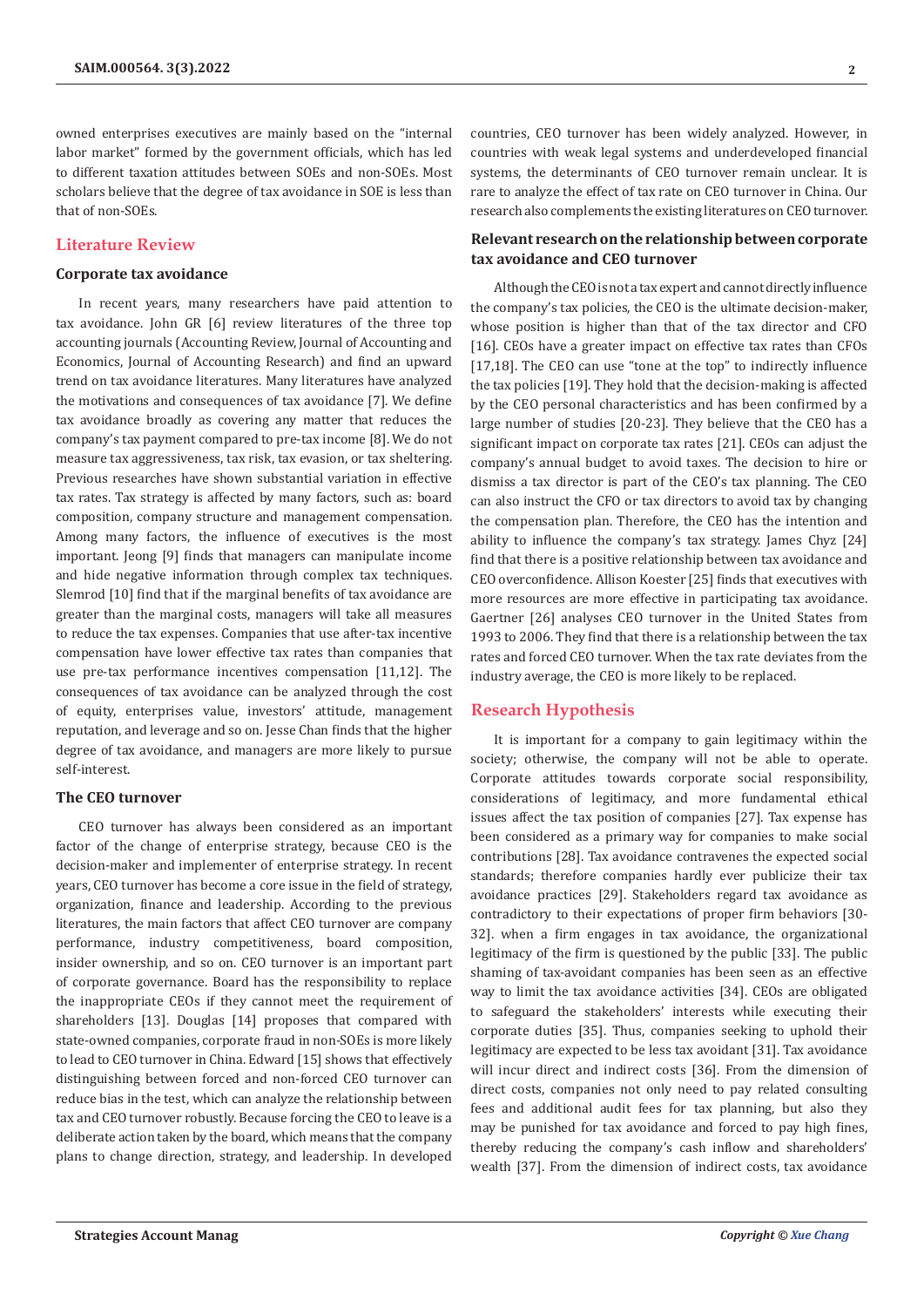is formed through complex transactions, which will exacerbate the information asymmetry between insiders and outsiders. Since external investors cannot identify the true situation of enterprises, they will demand a higher return. Tax avoidance will also increase the complexity of the operating structure and financial system and facilitate the management's opportunistic behaviors such as profit manipulation [17,38]. Companies are subject to more stringent external regulatory risks, such as audit firms, media, government, consumers, etc. [23].

Corporate social responsibilities believe that the costs involving tax avoidance are greater than its benefits [39]. A commonly held belief in the tax literature is that reputational costs are a limiting factor in the extent to which firms and managers are willing to minimize their effective tax rates [40-42] suggest that when a company is involved in tax shelters, the company's share price declines. Bankman J [43] find that firms may bear reputational and political costs for being labeled a "poor corporate citizen," which might adversely affect product market outcomes. Network and media promote the establishment of a reputation mechanism and enhance trust and efficiency of the market. Dyreng SD [44] find that companies that adopt tax avoidance strategies will have a negative impact on the market value. The loss caused by reputation cost is far greater than the penalty imposed by the tax authorities [45]. From the perspective of managers, they have a strong motivation not to participate in tax avoidance. Because reputation costs and punishment are the main factors that managers are unwilling to reduce effective tax rates [40,17,42]. Scholes finds that CEOs suffer reputational damage due to tax avoidance [41]. As the spokesman of the corporation, the CEO is likely to become the "scapegoat". The company is more willing to change the CEO to improve its corporate image and to show the market that the company hopes to change its tax strategy. As mentioned above, paying taxes is an important way for enterprises to undertake social responsibility. Hanlon M [42] find that company will be labeled as "poor corporate citizen" when the tax rate is too low, which will result in the increase of political and reputation costs. Stakeholders highly appraise companies that have made greater contributions to society. Companies that pay more taxes deliver excellent performance information to the market. In turn, companies will face stricter inspections by the tax authorities, media and even customers resist, which will affect the market value of the company. Based on the above analysis, we put forward the first hypothesis.

**H1A:** The possibility of forcing CEO turnover increases when the effective tax rates related to peer companies are low.

According to the principal-agent theory, the goal of the shareholders and managers is inconsistent. Shareholders are aimed at after-tax profits and managers pursue avoid risks [17].

As a kind of operating cost, tax expenses reduce the net profit and affect the reinvestment and reproduction of the enterprise. The implementation of tax avoidance can reduce the tax costs, retain more cash flow, and increase the competitiveness of enterprises [46]. As effective tax rates increase, the board of directors and

shareholders will doubt the CEO's ability to manage company's resources. Managers will be more actively involved in tax avoidance to reflect their profitability and management level. From the perspective of CEO's personal interests, tax avoidance occurs in three situations. Firstly, if companies have cooperating governance mechanism, CEOs can increase profits through tax avoidance to obtain higher compensation. Secondly, if the company lacks effective supervision and corporate governance mechanisms, it will not be able to coordinate agency problem through equity compensation. When there is no effective restriction and supervision, the CEO as a "rational person" has self-interest motivation [47]. They can make use of the tax avoidance transactions to grab private interests [17]. Slemrod J [10] finds that managers are likely to retain more surplus funds in enterprises through tax avoidance strategy and use them for enterprise expansion or private interests. There is a complementary relationship between tax avoidance and CEO's rent-seeking [17,48].

Executives without effective supervision will take radical tax avoidance decisions to seek private interest, and rent-seeking behavior will further enhance executives' willingness and ability to implement tax avoidance transactions. The cash flow generated by tax avoidance is the supplement of executive compensation. Desai and Dharmapala [17] find that if the compensation is increased, the degree of tax avoidance will be reduced. Managers tend to take aggressive tax avoidance if incentive contracts don't work. Laguir I [49] confirm that CEOs with more power will implement more radical tax avoidance strategies and seize more private interests accordingly. Therefore, CEOs have the willingness and ability to manipulate profits by taking tax avoidance activities. Compared with corporate misconduct, tax avoidance activity may have little impact on the company's reputation. Unlike accounting fraud, tax avoidance is mostly legal, or it belongs to the gray area of the tax law. The risks involved in tax avoidance may be different from other risks faced by companies (such as liquidity risks, competition risk, and continued operation risks). Therefore, the impact of tax avoidance on corporate reputation is not important. Gallemore J [50] study the possibility of CEO turnover after tax avoidance participation has been publicly disclosed. They find that there is no evidence of an increase in CEO turnover when the company's participation in the tax avoidance, which shows that CEOs do not bear the reputation cost due to the choice of tax avoidance policies. From the perspective of reducing agency costs and CEOs' personal interests, CEOs are more willing to avoid taxes. Failure to participate in tax avoidance may result in the CEO being unable to achieve the after-tax profit target and increase the possibility of dismissal. This leads to our second hypothesis:

**H1B:** The possibility of forcing CEO turnover increases when the effective tax rates related to peer companies are high.

From the of property rights theory, there are great differences between state-owned enterprises and non-state-owned enterprises, which also brings about different effects of tax avoidance on CEO turnover. Shareholders have different requirements for tax planning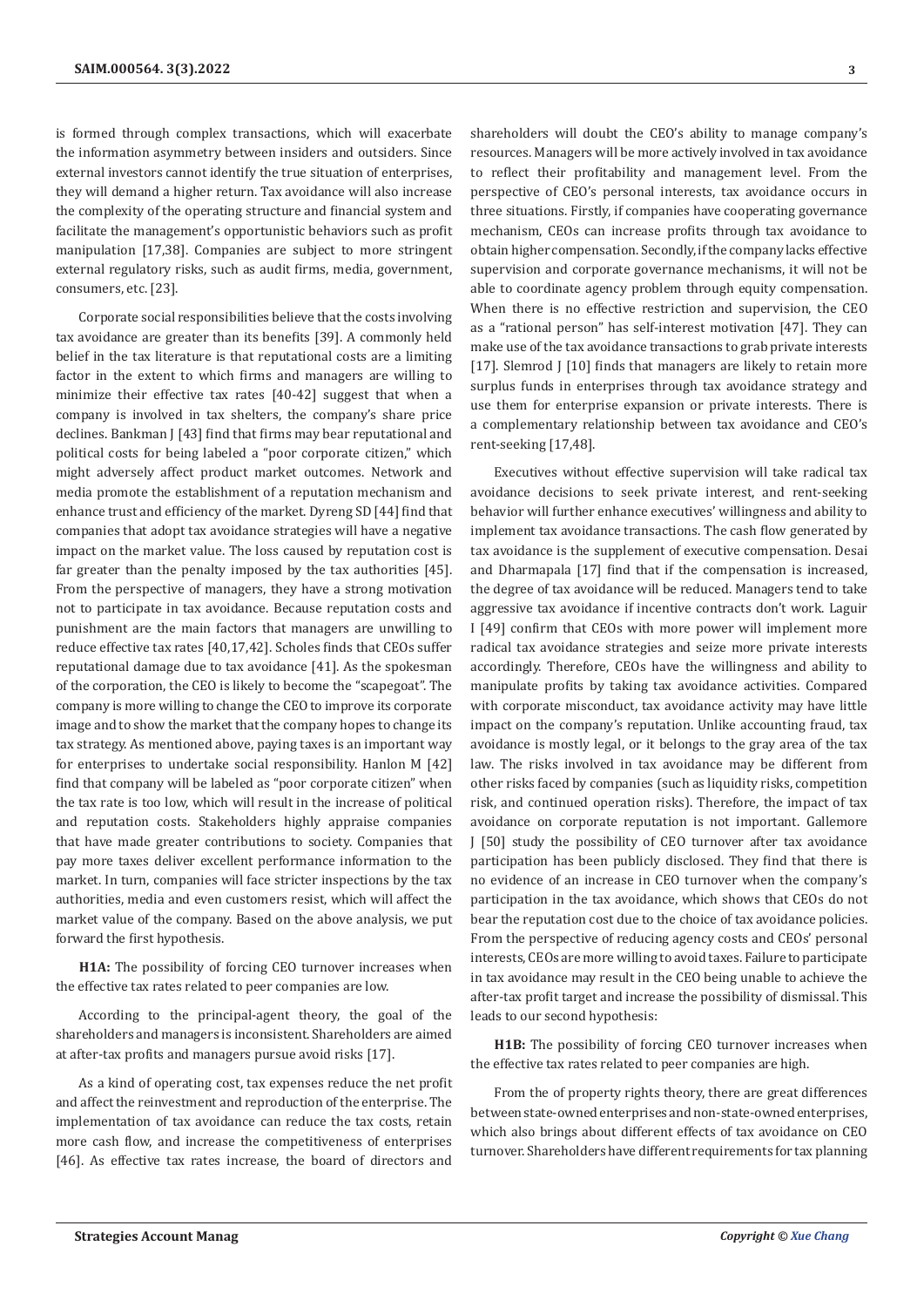between state-owned enterprises and non-state-owned enterprises. SOEs have commercial and public welfare characteristics. The goal of SOEs is not only to increase corporate wealth, but also to undertake social responsibilities such as economic development and social stability. In order to achieve social goals, state-owned enterprises must bear more tax expenses to maintain the stability of the national tax revenue. The ownership and control of SOEs belong to the government. The government directly affects SOEs. The government requires state-owned enterprises to bear more tax expenses through administrative approaches. At the same time, the government controls the assessment, appointment and removal of CEOs of SOEs. In order to keep the position or favor the government, CEOs have the incentive to bear more taxes to ensure the stability of fiscal income and increasing the reputation value of the enterprise. (Shuai)Ma finds that the effective tax rate and cash tax payment of state-owned enterprises is higher than that of nonstate-owned enterprises.

Different from state-owned enterprises, the goal of non-stateowned enterprises is to maximize the value of the company. They have higher incentives to tax avoidance, so as to reduce tax cost and retain more cash flow in the enterprise and increase the value of shareholders. The non-state-owned enterprises bear less social responsibility, and the public is less critical of them in tax avoidance. Therefore, compared with state-owned enterprises, CEOs pay less tax is benefit to shareholders and less likely to be fired in non-stateowned companies. From the view of managers, CEOs in state-owned enterprises are often administrative appointments which bear a lot of administrative responsibilities, while CEOs of non-stateowned enterprises are agents elected by the board of directors. The differences make them have different attitudes towards corporate tax avoidance.

Based on the above analysis, this paper puts forward the second hypothesis

**H2:** Compared with non-state-owned enterprises, tax avoidance in state-owned enterprises has a more significant impact on forced CEO turnover.

# **Data and Sample**

Our sample is companies listed on both the Shanghai Stock Exchange (SHSE) and the Shenzhen Stock Exchange (SZSE) from 2010 to 2018. The main reason for the sample period begins from 2010 is that China has implemented the new enterprise income tax law since 2008. The revision of the new income tax law has reduced the maximum enterprise income tax rate from 33% to 25%. Therefore, it is expected that the implementation of this policy in 2008 will significantly affect the tax avoidance of enterprises. In addition, the global financial crisis started in 2008 has a partial impact on China's economy, leading to the fluctuation of national policy. In short, in order to avoid the impact of the new income tax law and the global financial crisis, this paper takes 2010 as the starting year of the research sample. The sample period ends in 2018, because 2018 data is the latest research data available in this paper.

Next, the samples are screened as follows steps:

- A. remove the samples whose pre-tax accounting profit is less than or equal to zero.
- B. remove the abnormal samples whose income tax expense is less than or greater than pre-tax accounting profit.
- C. delete the abnormal samples whose debt cost is less than or greater than one.
- D. exclude firms with incomplete information on the key variables.
- E. delete the listed companies in the financial industry, because the accounting standards in the financial industry are quite different from those of other industries, and the relevant indicators are not comparable.
- F. We delete companies marked as ST or \* ST because of irregularities and negative profits for two or three consecutive years.
- G. Excluding the samples with abnormal actual income tax rate (the actual income tax rate is less than 0 and greater than 1).

**Table 1:** Reasons for CEO turnover presented in CSMAR database.

| <b>Reasons</b>                     | Freq.          | <b>Percent</b> |
|------------------------------------|----------------|----------------|
| Change of job                      | 490            | 28.81%         |
| Retirement                         | 46             | 2.70%          |
| Contract expiration                | 473            | 27.81%         |
| Change in controlling shareholders | 3              | 0.18%          |
| Resignation                        | 160            | 9.41%          |
| Dismissal                          | 13             | 0.76%          |
| Health                             | 34             | 2.00%          |
| Personal reasons                   | 207            | 12.17%         |
| Corporate governance reform        | 94             | 5.53%          |
| Legal disputes                     | $\overline{4}$ | 0.24%          |
| Completion of acting duties        | 76             | 4.47%          |
| No reason given                    | 101            | 5.94%          |
| Total                              | 1701           | 100.00%        |

The research data comes from CSMAR database. In addition, all variables are winsorized at the 1% and 99% level. In 2010-2018, there are 11,000 firm-year observations. There are 1,701 CEO turnovers during the sample period. In Table 1, there are 12 reasons for CEO turnover, which provided by CSMAR database. Change of job is taking up highest percentage, which accounting for 28.81% of the turnover. The second one is contract expiration, which represents 27.81%, and the third is Personal reasons (12.17%). Only 0.76% falls in the dismissal category. We reclassify reasons on job changes, resignations, personal reasons, and reasons not given [51]. Other turnover rates are classified as normal with one exception: if the CEO is less than 60 years old and stated reason is retirement, we classify this turnover as forced Huson MR [52] Table 2 summarizes the reasons for CEOs forced and normal turnover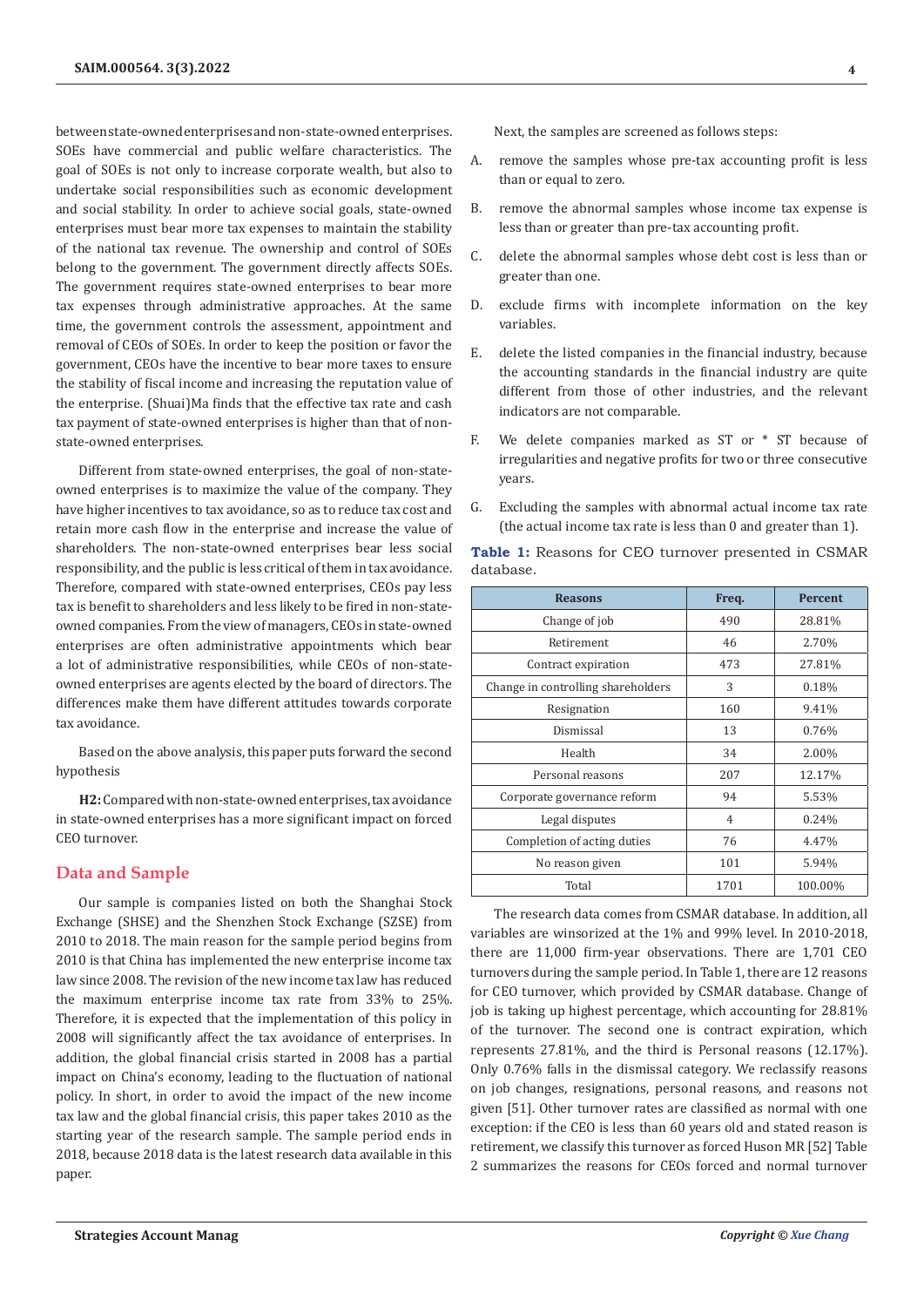and the corresponding frequency. By reexamining 958 cases through a search for CEO resume, 432 cases are not forced. We can see those 241 cases remaining as board chairman or vice chairman and 191 cases are promoted (186 CEOs promote as chairman or vice chairman; 5 CEOs became government officials). We classify

the remaining 526 cases as forced turnover. These included 78 CEOs who accepted new positions ranked lower than CEO position and 448 cases without any traceable destination information. In conclusion, 1154 normal turnover events which accounted for 67.84% of the total and 516 cases as forced turnover (32.16%).

| <b>Reasons for Turnover</b>                  | <b>Number of Observations</b> | Frequency (%) |
|----------------------------------------------|-------------------------------|---------------|
| 1.Normal turnover                            | 1154                          | 67.84%        |
| Retirement                                   | 38                            | 2.23%         |
| Contract expiration                          | 473                           | 27.81%        |
| Change in controlling shareholders           | 3                             | 0.18%         |
| Health                                       | 34                            | 2.00%         |
| Corporate governance reform                  | 94                            | 5.53%         |
| Legal disputes                               | $\overline{4}$                | 0.24%         |
| Completion of acting duties                  | 76                            | 4.47%         |
| Important government position taken up       | 5                             | 0.29%         |
| Remaining as board chairman or vice chairman | 241                           | 14.17%        |
| Promoted to board chairman or vice chairman  | 186                           | 10.93%        |
| 2. Forced turnover                           | 547                           | 32.16%        |
| New position ranked lower than CEO position  | 78                            | 4.59%         |
| retirement ageless than 60                   | 8                             | 0.47%         |
| Dismissed                                    | 13                            | 0.76%         |
| Information unavailable                      | 448                           | 26.34%        |
| Total number of observations                 | 1701                          | 100.00%       |

**Table 2:** Classification of CEO turnover.

#### **Measures**

According to Hanlon and Heitzman [48], they find that there are many approaches to measure tax avoidance to ensure the robustness of research conclusions. In this paper, we use four measures from the balance sheet dimension and cash flow statement dimension:

Effective Tax Rate (ETR), Cash Effective Tax Rate (CASH\_ETR), Book Tax Difference (BTD), and Discretionary Book-Tax Difference (DDBTD). They are the core variables in the study of tax avoidance and have been used in many literatures [53]. They conclude that a higher ETR or cash- ETR indicates lower tax aggressiveness, while a higher BTD and DDBTD indicates a higher tax avoidance (Table 3).

**Table 3:** Variable Definitions.

| <b>Variables</b>             | <b>Variables Name</b> | <b>Definition</b>                                                                                             |  |
|------------------------------|-----------------------|---------------------------------------------------------------------------------------------------------------|--|
|                              | ETR                   | ETR equals tax expenditure to pre-tax income                                                                  |  |
|                              | <b>CASH ETR</b>       | CASH_ETR means cash tax payment to pretax income                                                              |  |
| <b>Explained Variables</b>   | <b>BTD</b>            | Book-tax difference (BTD) means that the total differences between book and taxable incomes.                  |  |
|                              | <b>DDBTD</b>          | DDBTD means a measure of unexplained total book-tax differences                                               |  |
| <b>Explanatory Variables</b> | TO FORCE              | TO_FORCE is a dummy variable that equals 1 if there was a forced turnover and 0 otherwise.                    |  |
|                              | <b>STATE</b>          | If a firm has a greater percentage of state shares, State takes the value of 1, and 0 otherwise.              |  |
|                              | <b>TENURE</b>         | Tenure indicates that the number of years that a CEO has served in a listed firm.                             |  |
|                              | <b>SIZE</b>           | Size means the size of a listed firm, measured as the natural logarithm of the book value of total<br>assets. |  |
|                              | AR                    | Firm's industry-adjusted annual stock return (including dividends)                                            |  |
| Control Variables            |                       | Duality is used to measure whether the CEO is concurrently as a chairman. It is a dummy variable.             |  |
|                              | <b>DUALITY</b>        | The value 1 if the CEO and the Chairman of the Board of Directors are the same person, and 0<br>otherwise.    |  |
|                              | <b>LEV</b>            | Leverage is defined as total liabilities divided by total assets.                                             |  |
|                              | <b>ROA</b>            | ROA=after tax profit/total assets                                                                             |  |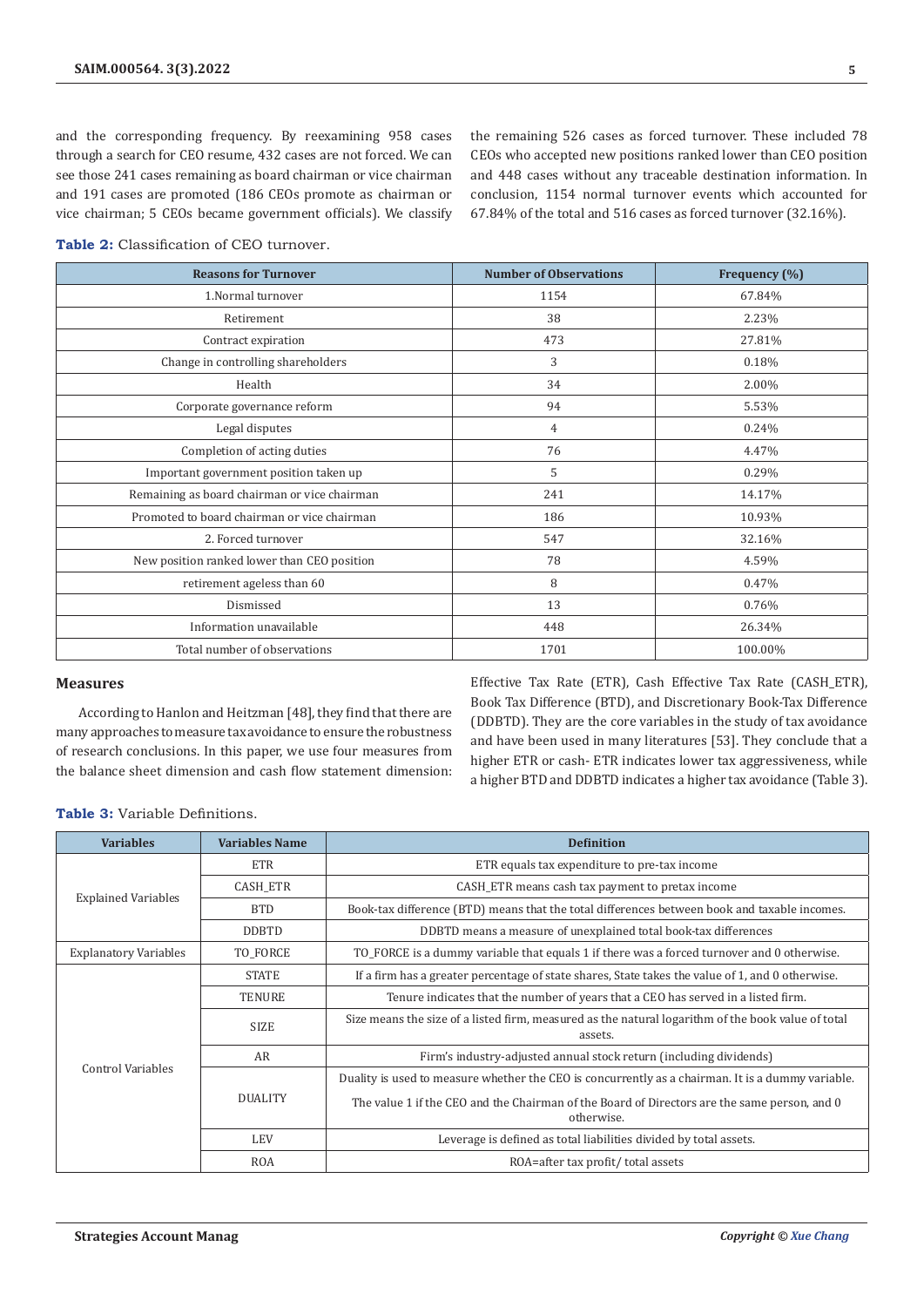#### **ETR**

ETR (Effective Tax Rate) as the simplest measure used by many scholars [54,31]. Lower ETR reflects lower tax expenditure caused by tax avoidance [55].

 $ETR<sub>h</sub>$  = income tax expense/ (pre-tax income) (1)

## **Cash-ETR**

Our second measure is Cash-ETR which reflects firms' actual cash tax payments for a given level of pre-tax income [56,57].

$$
CASH\_ETR_{u} = \text{cash tax payment/ (pre-tax income)} (2)
$$

#### **BTD**

Book-Tax Difference (BTD) refers to the difference between book accounting profit and the taxable income declared to the tax authority, which was proposed by Plesko GA [58]. The larger the BTD, the greater the difference between the accounting profit and the taxable income [17].

BTD= (pre-tax income-taxable income)/ (total asset) (3)

Taxable income= (Income tax expense -deferred income tax expense)/ (Nominal income tax rate) (4)

#### **DDBTD**

Discretionary Book-Tax Difference (DDBTD) are the residuals from the following model (7) [17]. DDBTD can more accurately measure and reflect the tax avoidance behavior. DDBTD can be calculated from the model (3). TACC it is total accruals profit scaled by total assets; u\_i is the average value of the residual for firm i over the sample period; and  $\varepsilon$ <sub>-</sub>(i,t) is the deviation in year t from firm i's average residual u\_i. The residual from this regression (DDBTD) can be used as a measure of tax avoidance. DDBTD represents the part of the BTD that cannot be explained by accrued profit.

TACC = (profit-cash flow from operating activities)/ total asset (5)

$$
BTD_u = \alpha * TACC_u + \mu_i + \varepsilon_{i,t} \ \ \text{(6)}
$$

# $DDBTD = \mu_i + \varepsilon_{i,t}$  (7)

## **Model and variables**

In order to test whether tax avoidance will affect the probability of forced CEO turnover, this paper uses Linear Probability Models (LPM) to test hypothesis Chang Ec [59]:

Forced CEO turnover  $_{(i, t+1)} = \alpha + \beta_1$  tax indicator<sub>i, t</sub> +  $\beta_2$  Control Variables  $_{i,t}$  +  $I_j$  +  $T_t$  +  $\varepsilon_{i,t}$  (8)

We estimate the model (4) and give the results of ETR, cash ETR, BTD and DDBTD respectively. Control variables can be divided into two aspects. We use (Duality structure and CEO's tenure) variables to control the characteristics of CEOs [60]. We control firm characteristics through capital structure, corporate size, and companies' ownership. We also control for three firm characteristics: capital structure, size, leverage, and the ownership of the largest shareholders [61]. We use the accounting performance indicator (ROA) to measure profitability. The dummy variable (State) indicates that whether a listed firm is controlled by state or private shareholders. We calculated industry-Adjusted Returns (AR) as the firm's industry-adjusted annual stock return (including dividends) [62].

# **Empirical Results**

#### **Descriptive statistics**

Table 4 presents descriptive statistics. We can see that the average length of tenure is 5.286 years. Duality is not a common feature of the corporate governance structure in listed companies; only 27.2% of the CEOs are also serving as the chairman of the board. The average size of listed companies is 22.13. The average leverage is 0.392, indicating that the total liabilities account for one third of the total assets. The average ROA for all listed firms is 6.2%. Among The four taxable avoidance variables, the average values of ETR and Cash-ETR are 17.1% and 52.3% respectively. And the average of BTD and DDBTD are 0.7% and 0.5% respectively.

**Table 4:** Describe Statistics.

| <b>Variables</b> | <b>Number</b> | Mean  | <b>Standard Deviation</b>      | <b>Minimum</b>   | <b>Median</b> | <b>Maximum</b> |
|------------------|---------------|-------|--------------------------------|------------------|---------------|----------------|
|                  |               |       | Panel A: Control variables     |                  |               |                |
| <b>STATE</b>     | 11000         | 0.338 | 0.473                          | $\mathbf{0}$     | $\Omega$      | $\mathbf{1}$   |
| <b>TENURE</b>    | 11000         | 5.286 | 2.837                          | $\boldsymbol{0}$ | 4.984         | 21.19          |
| SIZE             | 11000         | 22.13 | 1.254                          | 19.99            | 21.95         | 25.74          |
| AR               | 11000         | 0.063 | 0.523                          | $-1.437$         | $-0.021$      | 16.95          |
| <b>LEV</b>       | 11000         | 0.392 | 0.198                          | 0.051            | 0.382         | 0.818          |
| <b>ROA</b>       | 11000         | 0.062 | 0.038                          | 0.009            | 0.053         | 0.193          |
| <b>DUALITY</b>   | 11000         | 0.272 | 0.445                          | $\boldsymbol{0}$ | $\mathbf{0}$  | 1              |
|                  |               |       | Panel B: Performance variables |                  |               |                |
| <b>TO FORCE</b>  | 11000         | 0.027 | 0.163                          | $\mathbf{0}$     | $\mathbf{0}$  | $\mathbf{1}$   |
| <b>ETR</b>       | 11000         | 0.171 | 0.071                          | $-0.011$         | 0.158         | 0.365          |
| CASH ETR         | 11000         | 0.523 | 0.222                          | $-0.005$         | 0.503         | 0.99           |
| <b>BTD</b>       | 11000         | 0.007 | 0.027                          | $-0.058$         | 0.003         | 0.102          |
| <b>DDBTD</b>     | 11000         | 0.005 | 0.027                          | $-0.066$         | 0.003         | 0.092          |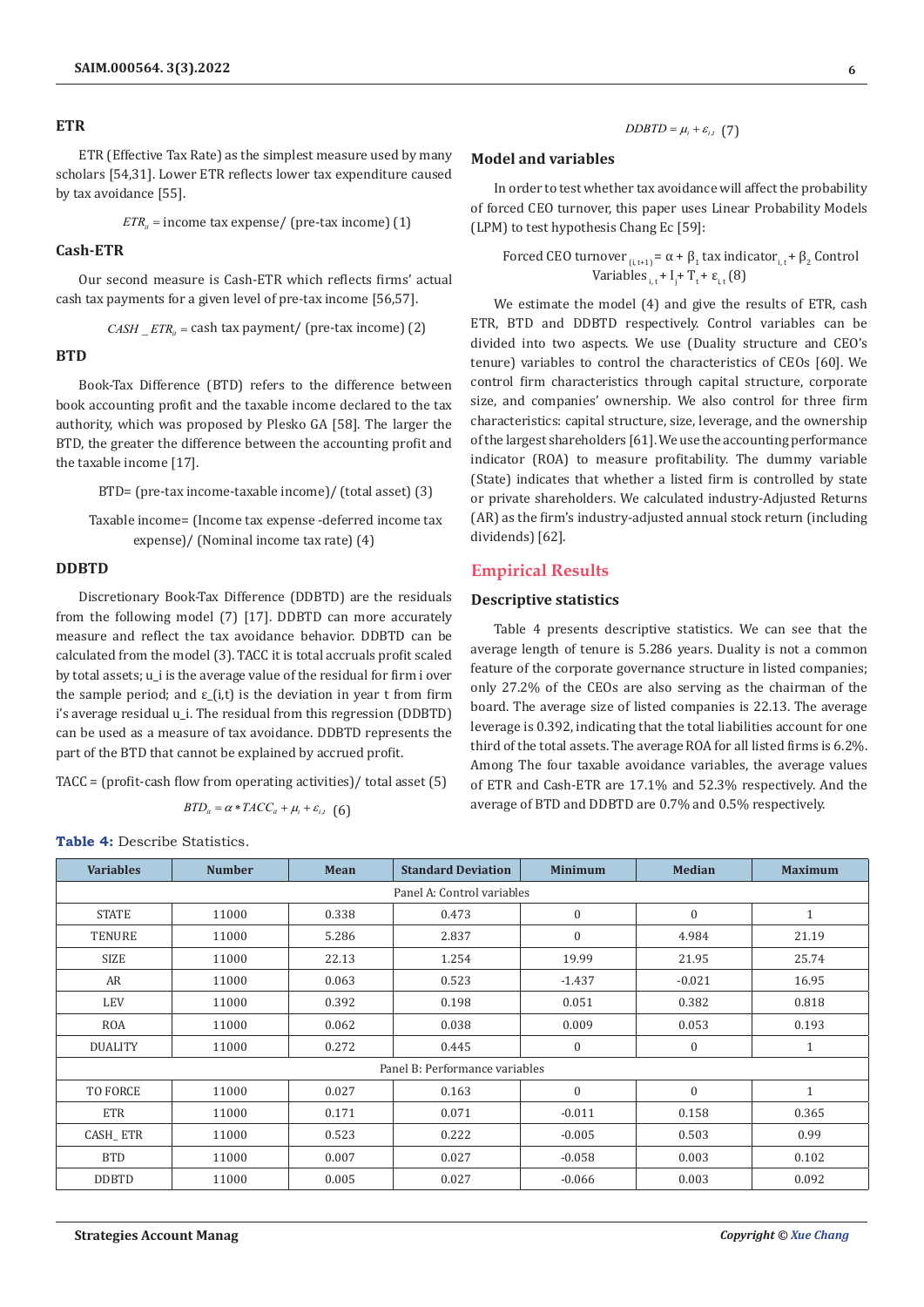# **Variable definitions**

ETR equals tax expenditure to pre-tax income. CASH\_ETR means cash tax payment to pretax income. Book-Tax Difference (BTD) means that the total differences between book and taxable incomes. DDBTD means a measure of unexplained total book-tax differences. TO\_FORCE is a dummy variable that equals 1 if there was a forced turnover and 0 otherwise. STATE presents a firm has a greater percentage of state shares, State takes the value of 1, and 0 otherwise. Tenure indicates that the number of years that a CEO has served in a listed firm. SIZE means the size of a listed firm, measured as the natural logarithm of the book value of total assets. AR presents firm's industry-adjusted annual stock return

(including dividends). DUALITY is used to measure whether the CEO is concurrently as a chairman or not. It is a dummy variable. The value of concurrent is 1, otherwise it is 0. LEV is defined as total liabilities divided by total assets. ROA equals after tax profit divided total assets.

# **Correlations**

In order to test the relationship between variables initially, the Pearson correlation coefficient between the main variables is shown in Table 5. In the table, "\*, \*\*, \*\*\*" indicate the significance levels at 10%, 5%, and 1%, respectively. It can be seen from the table above:

| <b>VARIABLES</b> | <b>STATE</b> | <b>TENURE</b> | <b>SIZE</b> | <b>AR</b>    | <b>LEV</b>   | <b>ROA</b>   | <b>DUALITY</b> | T <sub>0</sub><br><b>FORCE</b> | <b>ETR</b>   | CASH_<br><b>ETR</b> | <b>BTD</b>   | <b>DDBTD</b> |
|------------------|--------------|---------------|-------------|--------------|--------------|--------------|----------------|--------------------------------|--------------|---------------------|--------------|--------------|
| <b>STATE</b>     | $\mathbf{1}$ |               |             |              |              |              |                |                                |              |                     |              |              |
| <b>TENURE</b>    | $0.100***$   | $\mathbf{1}$  |             |              |              |              |                |                                |              |                     |              |              |
| SIZE             | $0.359***$   | $0.038***$    | 1           |              |              |              |                |                                |              |                     |              |              |
| AR               | $-0.011$     | 0.001         | $-0.034***$ | $\mathbf{1}$ |              |              |                |                                |              |                     |              |              |
| LEV              | $0.293***$   | $0.022**$     | $0.554***$  | $0.051***$   | $\mathbf{1}$ |              |                |                                |              |                     |              |              |
| <b>ROA</b>       | $-0.102***$  | 0.004         | $-0.121***$ | $0.044***$   | $-0.347***$  | $\mathbf{1}$ |                |                                |              |                     |              |              |
| <b>DUALITY</b>   | $-0.286***$  | 0.011         | $-0.193***$ | $0.021**$    | $-0.148***$  | $0.030***$   | $\mathbf{1}$   |                                |              |                     |              |              |
| <b>TO FORCE</b>  | $0.049***$   | $-0.118***$   | $0.056***$  | $-0.002$     | $0.037***$   | 0.002        | $-0.025***$    | 1                              |              |                     |              |              |
| <b>ETR</b>       | $0.130***$   | $0.018*$      | $0.200***$  | $-0.022**$   | $0.226***$   | $-0.138***$  | $-0.074***$    | $-0.024**$                     | $\mathbf{1}$ |                     |              |              |
| <b>CASH ETR</b>  | $0.103***$   | $0.041***$    | $0.129***$  | $-0.046***$  | $0.220***$   | $-0.285***$  | $-0.066***$    | $-0.039***$                    | $0.295***$   | $\mathbf{1}$        |              |              |
| <b>BTD</b>       | $0.020**$    | $-0.002$      | $-0.053***$ | 0.006        | $-0.114***$  | $0.297***$   | $-0.016*$      | $0.043***$                     | $-0.496***$  | $-0.286***$         | $\mathbf{1}$ |              |
| <b>DDBTD</b>     | $0.030***$   | $-0.008$      | $-0.027***$ | 0.011        | $-0.094***$  | $0.215***$   | $-0.01$        | $0.037***$                     | $-0.392***$  | $-0.212***$         | $0.788***$   | $\mathbf{1}$ |

**Table 5:** Pearson correlation coefficients.

(1) The correlation coefficient between the Effective Tax Rate (ETR) and forced CEO turnover (TO\_FORCE) is -0.024 the correlation coefficient between cash-ETR and TO\_FORCE is -0.039, and the correlation coefficient between BTD (DDBTD) and TO\_ FORCE is 0.043 and 0.037, respectively and significant at the 1% level. This indicates that the higher tax rate, the lower level of tax avoidance and the CEO is unlikely to be fired, which is consistent with the hypothesis 1A. (2) The correlation coefficient between the STATE and the Effective Tax Rate (ETR) and CASH\_ETR is 0.13 and 0.103 respectively and is significant at the level of 1%. This indicates that the effective tax rate in state-owned enterprises is higher than that of non-state-owned enterprises which is consistent with hypothesis 2. In order to ensure multi-collinearity is not a problem, we calculate the Variance Inflation Factors (VIF) for each independent variable. All the VIFs do not exceed 2, which suggest that our models are not prone to multi-collinearity problems. After descriptive statistical analysis and Pearson correlation coefficient test, we have a preliminary understanding of the relationship between tax rates and forced CEO turnover. In order to test the correctness of the hypothesis in this paper, we will regression analysis. This table reports Pearson correlation coefficients for the full sample. Forced CEO Turnover is measured as year t+1, while all other variables as measured at t.  $*, **$ ,  $***$  Denote statistical significance at the 10 percent, 5 percent, and 1 percent

levels, respectively, for one-tailed tests examining forced turnover quintiles, and two-tailed otherwise.

## **Variable definitions**

ETR equals tax expenditure to pre-tax income. CASH\_ETR means cash tax payment to pretax income. Book-Tax Difference (BTD) means that the total differences between book and taxable incomes. DDBTD means a measure of unexplained total book-tax differences. TO\_FORCE is a dummy variable that equals 1 if there was a forced turnover and 0 otherwise. STATE presents a firm has a greater percentage of state shares, State takes the value of 1, and 0 otherwise. Tenure indicates that the number of years that a CEO has served in a listed firm. SIZE means the size of a listed firm, measured as the natural logarithm of the book value of total assets. AR presents firm's industry-adjusted annual stock return (including dividends). DUALITY presents 1 if the CEO and the Chairman of the Board of Directors are the same person, and 0 otherwise. LEV is defined as total liabilities divided by total assets. ROA equals after tax profit divided total assets.

#### **Regression analysis**

In order to test hypothesis, we will carry out LPM regression. Table 6 shows the regression results. The regression coefficient between the Effective Tax Rate (ETR) and forced CEO turnover (TO\_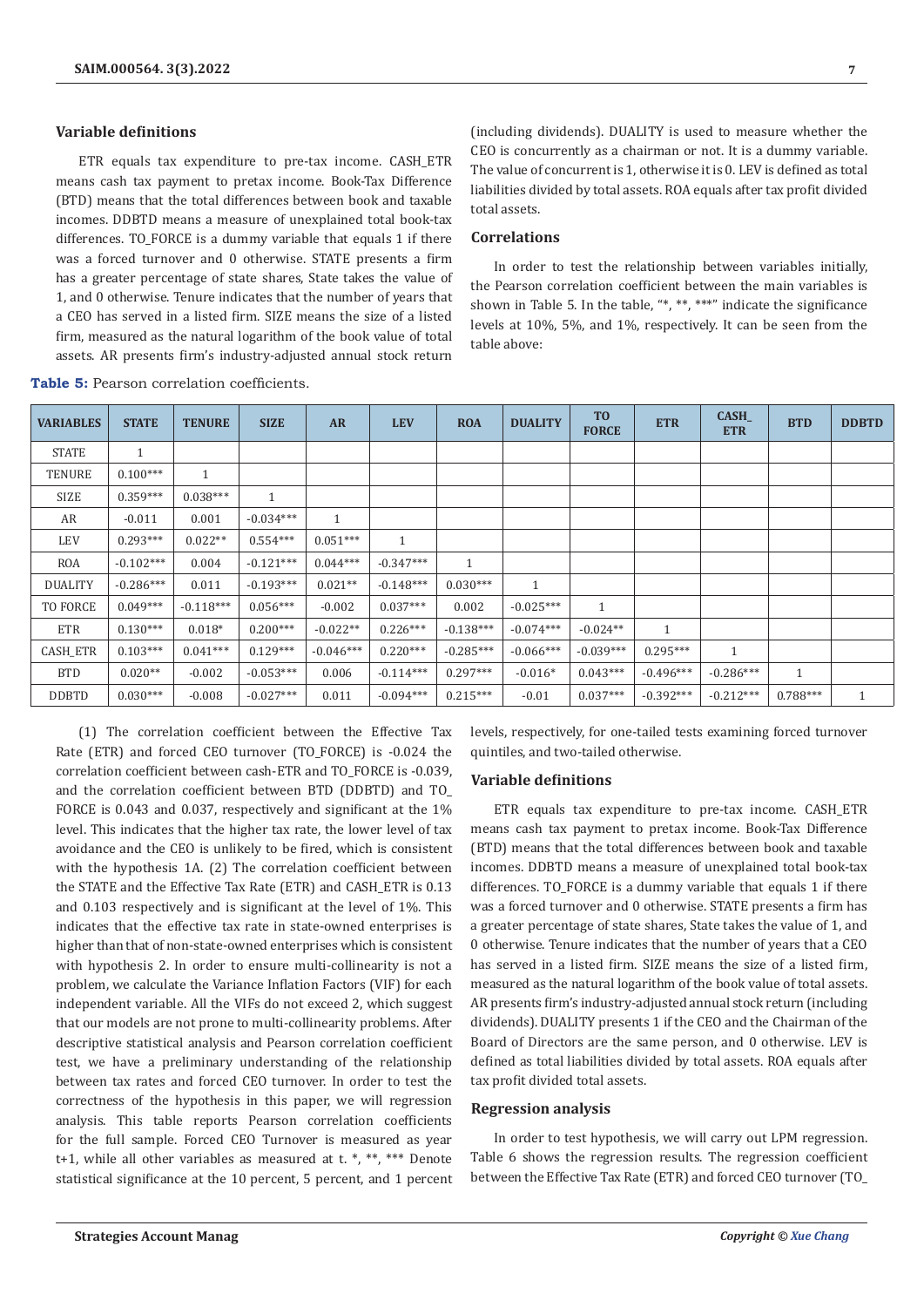FORCE) is -0.1298, between CASH\_ETR and TO\_FORCE is-0.0367, between BTD (DDBTD) and TO\_FORCE is 0.2422 (0.2357) and significantly above the 1% level. This indicates that the lower the effective tax rate (cash effective tax rates), the higher the degree of corporate tax avoidance and the higher likely forced CEO turnover, which verify the hypothesis 1A. According to Gaertner FB [26], I also conduct the linear Probability Model with year fixed effects control for the effect of market-wide macroeconomic fluctuations and time trend on CEO turnover decisions, the result is consistent with hypothesis 1A. The empirical test in Table 6 confirms the relationship between corporate tax avoidance and forced CEO turnover. In China, state-owned enterprises occupy an important part of listed companies. It is necessary to distinguish the nature of property rights to explore the difference between state-owned enterprises and non-state-owned enterprises. Therefore, an empirical test of hypothesis 2 is carried out. Table 7 shows that in state-owned enterprises, the Effective Tax Rate (ETR) and CASH-

ETR is negatively correlated with and TO\_FORCE, and is significant at the 1% level, BTD (DDBTD) is significantly positively correlated with TO\_FORCE and significant at the 1 % level. Compared with SOEs, Table 8 shows that the relationship between tax rates and forced CEO turnover is not significant in non-state-owned enterprises, which is consistent with Hypothesis 2. Table 7 shows that the lower the effective tax rate of the state-owned enterprise group, the higher the degree of corporate tax avoidance, and the greater the possibility of mandatory changes to the CEO. This table reports results for our main tests examining the effect of taxes on forced CEO turnover using a Linear Probability Model. Regression coefficients and standard errors are reported side-by-side. Forced CEO Turnover is measured as year t+1, while all other variables as measured at t. \*, \*\*, \*\*\* Denote statistical significance at the  $10$ percent, 5 percent, and 1 percent levels, respectively, for one-tailed tests examining forced turnover quintiles, and two-tailed otherwise.

| <b>Table 6:</b> LPM in full sample. |  |  |  |  |
|-------------------------------------|--|--|--|--|
|-------------------------------------|--|--|--|--|

|                           | $-1$            | $-2$            | $-3$            | $-4$            |
|---------------------------|-----------------|-----------------|-----------------|-----------------|
| <b>FULL SAMPLE</b>        | <b>TO_FORCE</b> | <b>TO_FORCE</b> | <b>TO_FORCE</b> | <b>TO_FORCE</b> |
|                           | 0.0107          | 0.0114          | 0.0115          | 0.0119          |
| <b>STATE</b>              | (0.6448)        | (0.6878)        | (0.6882)        | (0.7132)        |
| <b>TENURE</b>             | $-0.0176***$    | $-0.0176***$    | $-0.0176***$    | $-0.0177***$    |
|                           | $(-6.3830)$     | $(-6.3762)$     | $(-6.3799)$     | $(-6.3921)$     |
| <b>SIZE</b>               | $0.0210***$     | $0.0193***$     | $0.0213***$     | $0.0214***$     |
|                           | (3.5542)        | (3.1971)        | (3.6436)        | (3.6496)        |
| AR                        | $-0.0016$       | $-0.0018$       | $-0.0012$       | $-0.0012$       |
|                           | $(-0.5409)$     | $(-0.6053)$     | $(-0.3929)$     | $(-0.4090)$     |
|                           | $-0.0354*$      | $-0.0335*$      | $-0.0354*$      | $-0.0352*$      |
| LEV                       | $(-1.7702)$     | $(-1.6652)$     | $(-1.7835)$     | $(-1.7654)$     |
| <b>ROA</b>                | $0.1383*$       | 0.0718          | 0.1115          | $0.1410*$       |
|                           | (1.6946)        | (0.7943)        | (1.33)          | (1.7522)        |
|                           | $0.0277***$     | $0.0274***$     | $0.0279***$     | $0.0279***$     |
| <b>DUALITY</b>            | (3.8023)        | (3.7483)        | (3.8436)        | (3.8467)        |
| <b>ETR</b>                | $-0.1298***$    |                 |                 |                 |
|                           | $(-3.6580)$     |                 |                 |                 |
| CASH_ETR                  |                 | $-0.0367**$     |                 |                 |
|                           |                 | $(-2.5172)$     |                 |                 |
| <b>BTD</b>                |                 |                 | $0.2422***$     |                 |
|                           |                 |                 | (2.6327)        |                 |
| <b>DDBTD</b>              |                 |                 |                 | $0.2357**$      |
|                           |                 |                 |                 | (2.4282)        |
|                           | $-0.3411***$    | $-0.3047**$     | $-0.3732***$    | $-0.3749***$    |
| _cons                     | $(-2.7059)$     | $(-2.3459)$     | $(-3.0227)$     | $(-3.0355)$     |
| Year                      | Yes             | Yes             | Yes             | Yes             |
| ${\bf N}$                 | 10695           | 10695           | 10695           | 10695           |
| adj. $R^2$                | 0.022           | 0.022           | 0.022           | 0.022           |
| $\boldsymbol{\mathrm{F}}$ | 10.8687         | 10.7843         | 10.9043         | 10.7655         |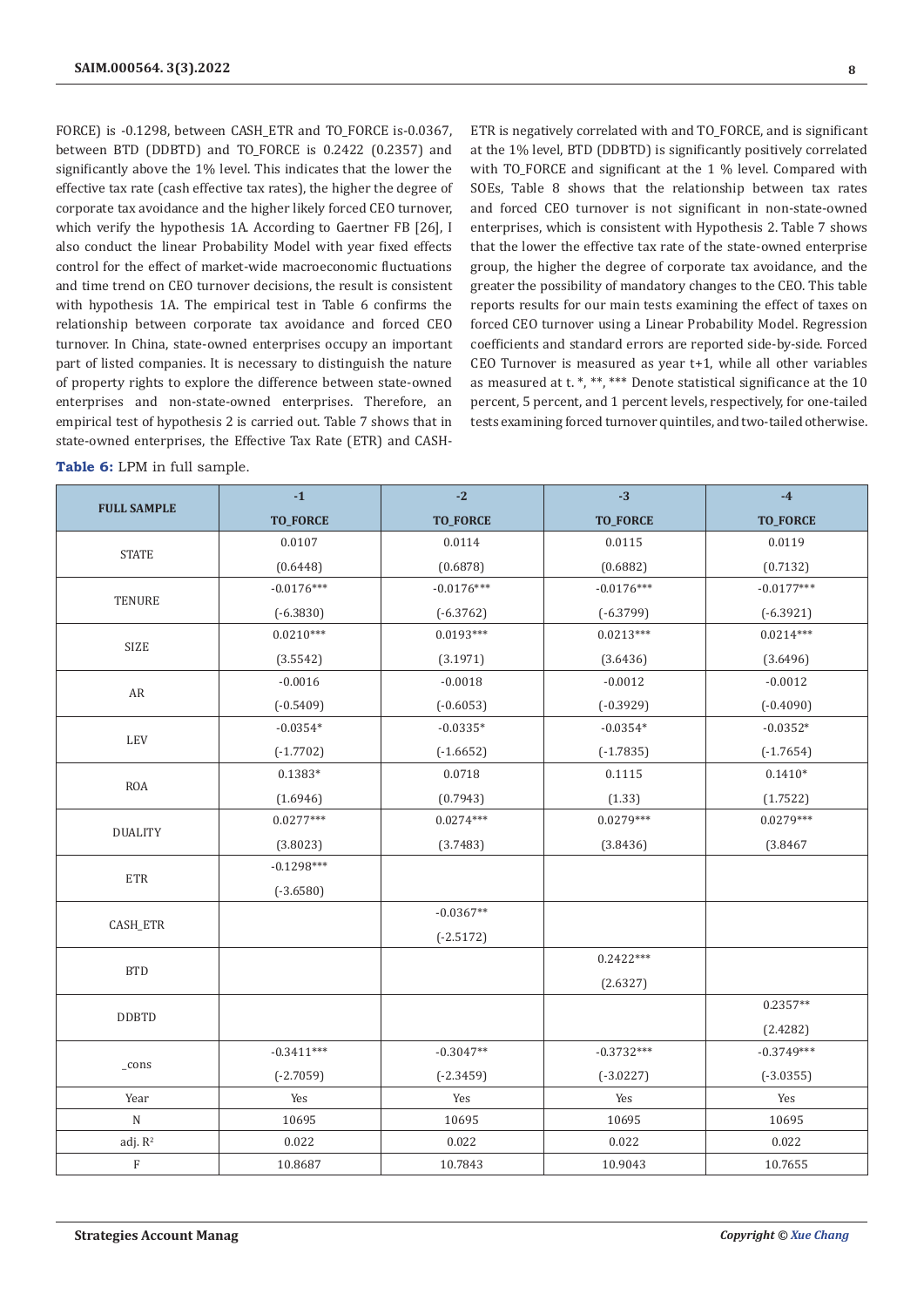**Table 7**: LPM in SOEs.

|                | $-1$            | $-2$            | $-3$            | $-4$            |
|----------------|-----------------|-----------------|-----------------|-----------------|
| <b>SOE</b>     | <b>TO_FORCE</b> | <b>TO_FORCE</b> | <b>TO_FORCE</b> | <b>TO_FORCE</b> |
| <b>TENURE</b>  | $-0.0231***$    | $-0.0236***$    | $-0.0233***$    | $-0.0235***$    |
|                | $(-5.4514)$     | $(-5.5295)$     | $(-5.4425)$     | $(-5.4430)$     |
|                | $0.0297***$     | $0.0260**$      | $0.0321***$     | $0.0325***$     |
| <b>SIZE</b>    | (2.6038)        | (2.2673)        | (2.7939)        | (2.857)         |
|                | 0.0036          | 0.0034          | 0.004           | 0.004           |
| AR             | (0.4069)        | (0.38)          | (0.4488)        | (0.4442)        |
|                | $-0.0998*$      | $-0.1052**$     | $-0.0986*$      | $-0.1021**$     |
| LEV            | $(-1.9424)$     | $(-2.0556)$     | $(-1.9426)$     | $(-2.0074)$     |
|                | $-0.0326$       | $-0.4247**$     | $-0.134$        | $-0.0617$       |
| <b>ROA</b>     | $(-0.2063)$     | $(-2.2235)$     | $(-0.8417)$     | $(-0.3971)$     |
|                | 0.0182          | 0.0154          | 0.0186          | 0.0174          |
| <b>DUALITY</b> | (1.1771)        | (1.0173)        | (1.2397)        | (1.1574)        |
|                | $-0.3752***$    |                 |                 |                 |
| ETR            | $(-5.4373)$     |                 |                 |                 |
|                |                 | $-0.1615***$    |                 |                 |
| CASH_ETR       |                 | $(-5.4374)$     |                 |                 |
|                |                 |                 | $0.8919***$     |                 |
| <b>BTD</b>     |                 |                 | (4.2166)        |                 |
| <b>DDBTD</b>   |                 |                 |                 | 1.0125***       |
|                |                 |                 |                 | (4.4485)        |
|                | $-0.4058$       | $-0.2715$       | $-0.5325**$     | $-0.5437**$     |
| $_{\rm -cons}$ | $(-1.6419)$     | $(-1.0898)$     | $(-2.1440)$     | $(-2.2069)$     |
| Year           | Yes             | Yes             | Yes             | Yes             |
| ${\bf N}$      | 3615            | 3615            | 3615            | 3615            |
| adj. $R^2$     | 0.044           | 0.047           | 0.043           | 0.045           |
| $\rm F$        | 6.4493          | 6.6244          | 6.4755          | 6.5498          |

**Table 8:** LPM in Non-SOEs.

|                 | $-1$            | $-2$            | $-3$            | $-4$            |
|-----------------|-----------------|-----------------|-----------------|-----------------|
| <b>NON-SOES</b> | <b>TO_FORCE</b> | <b>TO_FORCE</b> | <b>TO_FORCE</b> | <b>TO_FORCE</b> |
|                 | $-0.0118***$    | $-0.0120***$    | $-0.0118***$    | $-0.0118***$    |
| <b>TENURE</b>   | $(-3.3687)$     | $(-3.4036)$     | $(-3.3649)$     | $(-3.3640)$     |
| <b>SIZE</b>     | $0.0183***$     | $0.0200***$     | $0.0183***$     | $0.0182***$     |
|                 | (2.6039)        | (2.7841)        | (2.6064)        | (2.5999)        |
|                 | $-0.0042$       | $-0.0037$       | $-0.0042$       | $-0.0043$       |
| AR              | $(-1.2467)$     | $(-1.1106)$     | $(-1.2611)$     | $(-1.2795)$     |
| <b>LEV</b>      | 0.0021          | $-0.0003$       | 0.0022          | 0.0017          |
|                 | (0.1003)        | $(-0.0143)$     | (0.1088)        | (0.0842)        |
|                 | $0.1902*$       | $0.2668***$     | $0.1892*$       | $0.2008**$      |
| <b>ROA</b>      | (1.9498)        | (2.5888)        | (1.8687)        | (2.0642)        |
| <b>DUALITY</b>  | $0.0325***$     | $0.0328***$     | $0.0325***$     | $0.0324***$     |
|                 | (3.8368)        | (3.8695)        | (3.8342)        | (3.8241)        |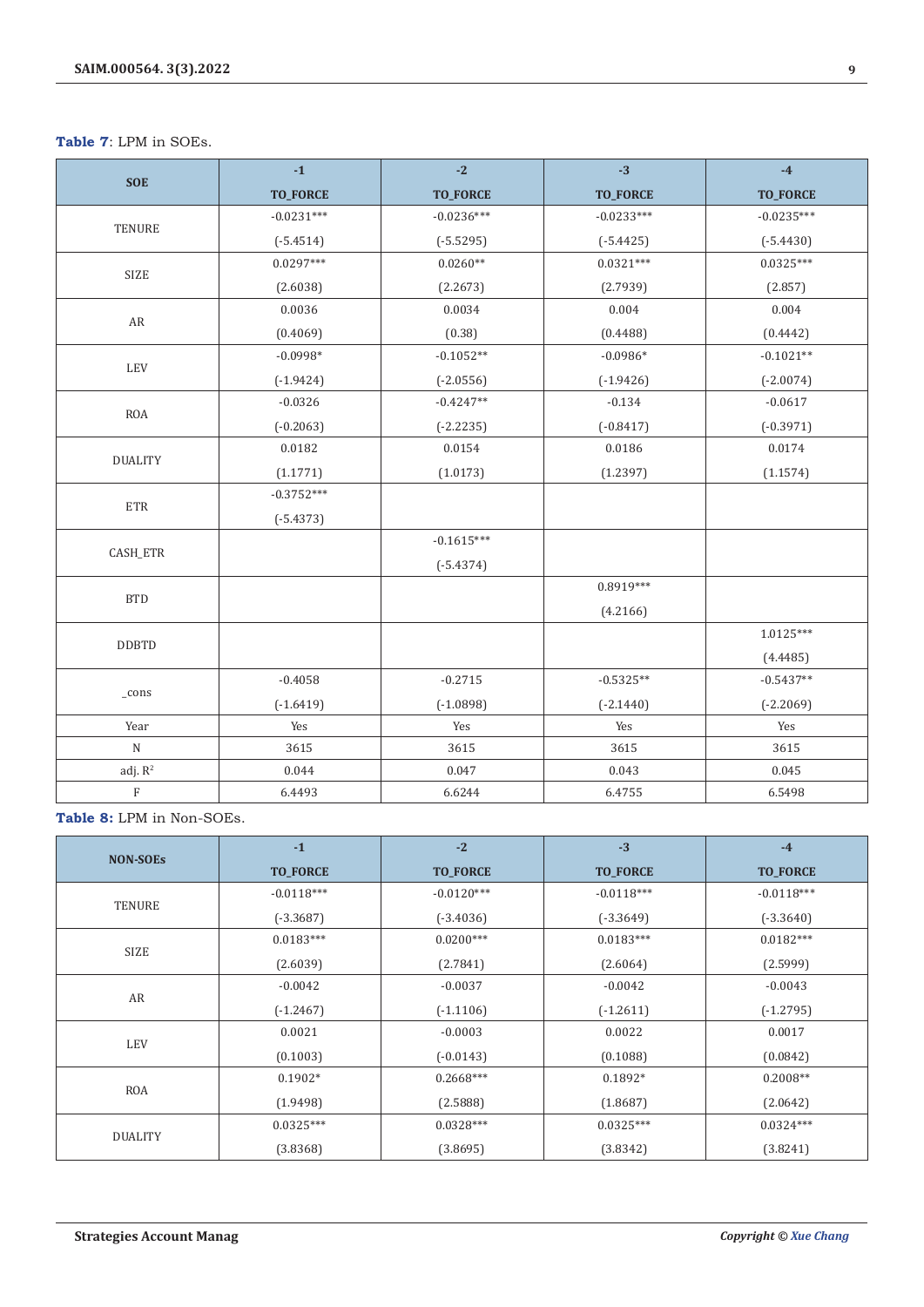|                 | 0.0187      |              |             |             |
|-----------------|-------------|--------------|-------------|-------------|
| <b>ETR</b>      | (0.4845)    |              |             |             |
|                 |             | $0.0279*$    |             |             |
| CASH_ETR        |             | (1.711)      |             |             |
| <b>BTD</b>      |             |              | $-0.0162$   |             |
|                 |             |              | $(-0.1649)$ |             |
| <b>DDBTD</b>    |             |              |             | $-0.0906$   |
|                 |             |              |             | $(-0.9075)$ |
|                 | $-0.3566**$ | $-0.4059***$ | $-0.3531**$ | $-0.3502**$ |
| $_{\rm \_cons}$ | $(-2.3910)$ | $(-2.6519)$  | $(-2.4089)$ | $(-2.3988)$ |
| Year            | Yes         | Yes          | Yes         | Yes         |
| $\mathbf N$     | 7080        | 7080         | 7080        | 7080        |
| adj. $R^2$      | 0.014       | 0.015        | 0.014       | 0.014       |
| $\mathbf{F}$    | 5.6732      | 5.6339       | 5.6632      | 5.6177      |

#### **Variable definitions**

ETR equals tax expenditure to pre-tax income. CASH\_ETR means cash tax payment to pretax income. Book-Tax Difference (BTD) means that the total differences between book and taxable incomes. DDBTD means a measure of unexplained total book-tax differences. TO\_FORCE is a dummy variable that equals 1 if there was a forced turnover and 0 otherwise. STATE presents a firm has a greater percentage of state shares, State takes the value of 1, and 0 otherwise. Tenure indicates that the number of years that a CEO has served in a listed firm. SIZE means the size of a listed firm, measured as the natural logarithm of the book value of total assets. AR presents firm's industry-adjusted annual stock return (including dividends). DUALITY presents 1 if the CEO and the Chairman of the Board of Directors are the same person, and 0 otherwise. LEV is defined as total liabilities divided by total assets. ROA equals after tax profit divided total assets. This table reports results for our main tests examining the effect of taxes on forced CEO turnover using a Linear Probability Model in SOEs. Regression coefficients and standard errors are reported side-by-side. Forced CEO Turnover is measured as year t+1, while all other variables as measured at t. \*, \*\*, \*\*\* Denote statistical significance at the 10 percent, 5 percent, and 1 percent levels, respectively, for one-tailed tests examining forced turnover quintiles, and two-tailed otherwise.

#### **Variable definitions**

ETR equals tax expenditure to pre-tax income. CASH\_ETR means cash tax payment to pretax income. Book-Tax Difference (BTD) means that the total differences between book and taxable incomes. DDBTD means a measure of unexplained total book-tax differences. TO\_FORCE is a dummy variable that equals 1 if there was a forced turnover and 0 otherwise. STATE presents a firm has a greater percentage of state shares, State takes the value of 1, and 0 otherwise. Tenure indicates that the number of years that a CEO has served in a listed firm. SIZE means the size of a listed firm, measured as the natural logarithm of the book value of total assets. AR presents firm's industry-adjusted annual stock return (including dividends). DUALITY presents 1 if the CEO and the Chairman of the Board of Directors are the same person, and 0 otherwise. LEV is defined as total liabilities divided by total assets. ROA equals after tax profit divided total assets. This table reports results for our main tests examining the effect of taxes on forced CEO turnover using a Linear Probability Model in Non-SOEs. Regression coefficients and standard errors are reported side-by-side. Forced CEO Turnover is measured as year t+1, while all other variables as measured at t. \*, \*\*, \*\*\* Denote statistical significance at the 10 percent, 5 percent, and 1 percent levels, respectively, for one-tailed tests examining forced turnover quintiles, and two-tailed otherwise.

#### **Variable definitions**

ETR equals tax expenditure to pre-tax income. CASH\_ETR means cash tax payment to pretax income. Book-Tax Difference (BTD) means that the total differences between book and taxable incomes. DDBTD means a measure of unexplained total book-tax differences. TO\_FORCE is a dummy variable that equals 1 if there was a forced turnover and 0 otherwise. STATE presents a firm has a greater percentage of state shares, State takes the value of 1, and 0 otherwise. Tenure indicates that the number of years that a CEO has served in a listed firm. SIZE means the size of a listed firm, measured as the natural logarithm of the book value of total assets. AR presents firm's industry-adjusted annual stock return (including dividends). DUALITY presents 1 if the CEO and the Chairman of the Board of Directors are the same person, and 0 otherwise. LEV is defined as total liabilities divided by total assets. ROA equals after tax profit divided total assets.

## **Robustness**

In this subsection, we perform a series of additional tests to ensure the robustness of our results.

#### **Logit**

We also conduct logit model to support hypothesis, which shows in Table 9. The result is consistent with LPM model.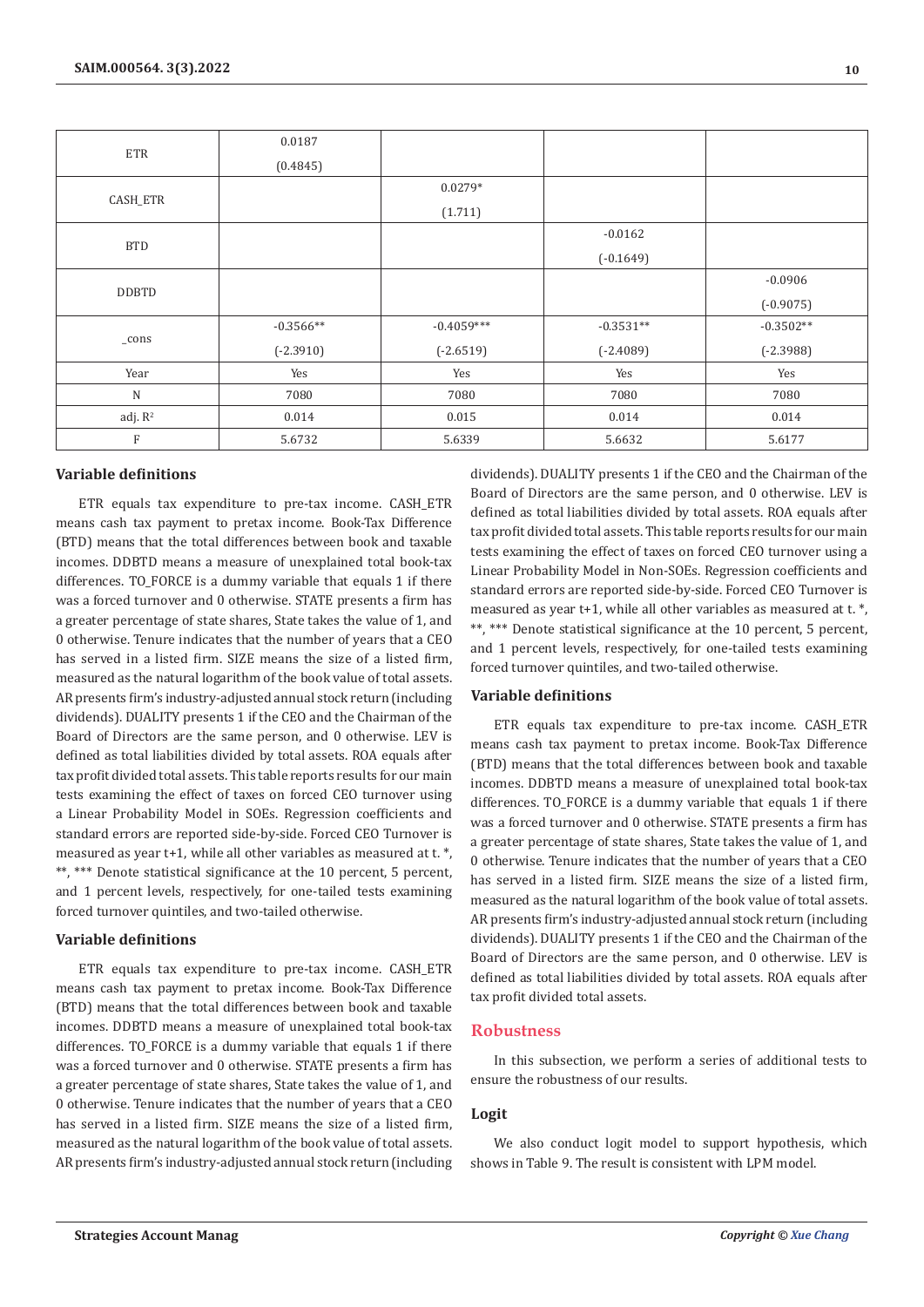| <b>VARIABLES</b>                                            | <b>ETR</b>    | <b>CASH_ETR</b> | <b>BTD</b>  | <b>DDBTD</b> |
|-------------------------------------------------------------|---------------|-----------------|-------------|--------------|
| (1) Controlling for earning                                 | $-0.1526***$  | $-0.0492***$    | $0.2309**$  | $0.2285**$   |
| management                                                  | $(-3.7863)$   | $(-3.0113)$     | (2.2104)    | (2.1989)     |
| (2) Controlling for                                         | $-0.2262***$  | $-0.0777***$    | $0.3566***$ | $0.3714***$  |
| information quality                                         | $(-4.3889)$   | $(-3.8524)$     | (2.5991)    | (2.7777)     |
| (3) Controlling for                                         | $-0.1320***$  | $-0.0354**$     | $0.1930**$  | $0.1811*$    |
| management ability                                          | $(-3.4865)$   | $(-2.3207)$     | (1.9638)    | (1.7747)     |
|                                                             | $-0.2277***$  | $-0.0728***$    | $0.3143**$  | $0.3345**$   |
| (4) Full model                                              | $(-4.3824)$   | $(-3.4716)$     | (2.1881)    | (2.4161)     |
| (5) Estimating using                                        | $-11.0075***$ | $-3.0814***$    | 12.9581***  | 13.6437***   |
| Logit instead of OLS-FULL<br><b>SAMPLE</b>                  | $(-4.7224)$   | $(-3.9937)$     | (2.7206)    | (2.8353)     |
| (6) Estimating using<br>Logit instead of OLS-SOEs<br>SAMPLE | $-17.9064***$ | $-6.9399***$    | 31.6770***  | 35.3557***   |
|                                                             | $(-4.8327)$   | $(-4.9872)$     | (3.9692)    | (4.385)      |
| (7) Estimating using Logit                                  | $-5.8901*$    | $-0.5823$       | 2.3245      | $-0.6353$    |
| instead of OLS-NON-SOEs<br>SAMPLE                           | $(-1.7370)$   | $(-0.5690)$     | (0.3636)    | $(-0.0992)$  |

**Table 9:** Robustness tests.

\*, \*\*, \*\*\* Denote statistical significance at the 10 percent, 5 percent, and 1 percent levels, respectively, for one-tailed tests examining H1 and H2, and two tailed otherwise. This table reports coefficients and standard errors for our variables of interest for a series of robustness tests. In this table, we estimate several variations of our main results, but for brevity, only report the coefficients on ETR, CASH\_ETR, BTD, and DDBTD. Full estimation results are available from the authors upon request. Robustness tests are estimated in ten groupings, (1) to (7): (1) controls for earning management by adding ABSDA; (2) controls for information quality by adding OPAQUE; (3) controls for management ability by adding MA\_SCORE; (4) takes the base model and adds all variables used in (1), (2), and (3); (5) uses LOGIT to estimate instead of the Linear Probability Model; (6) uses LOGIT to estimate SOEs; (7) uses

LOGIT to estimate non-SOEs.

# **Changes of tax rates after forced CEO turnover**

If low taxes played a role in the CEO's firing, then we expect these trends to be reversed under new management. There is a positive relationship between ETR (CASH\_ETR) and TO\_FORCE. The results showed in Table 10, which shows that tax rates increase following forced turnover. This table reports ETR, CASH\_ETR, BTD and DDBTD for firms experiencing forced turnover. Forced CEO Turnover is measured as year t+1, while all other variables as measured at t. \*, \*\*, \*\*\* Denote statistical significance at the 10 percent, 5 percent, and 1 percent levels, respectively, for one-tailed tests examining forced turnover quintiles, and two-tailed otherwise.

**Table 10:** Changes of tax rates after forced CEO turnover.

|               | $\mathbf{1}$ | $\overline{2}$    | 3                | $\overline{\mathbf{4}}$ |
|---------------|--------------|-------------------|------------------|-------------------------|
|               | L_ETR        | <b>L_CASH-ETR</b> | L_BTD            | L_DDBTD                 |
|               | $0.0069*$    | $0.0246**$        | $-0.0019$        | $-0.0003$               |
| TO_FORCEi,t   | (1.7315)     | (2.156)           | $(-1.0279)$      | $(-0.1805)$             |
| <b>STATE</b>  | 0.0098       | $-0.0067$         | $-0.0005$        | $-0.0023$               |
|               | (0.6486)     | $(-0.1502)$       | $(-0.1005)$      | $(-0.4048)$             |
|               | $0.0019**$   | 0.0045            | $-0.0004$        | $-0.0004$               |
| <b>TENURE</b> | (2.1588)     | (1.635)           | $(-1.0863)$      | $(-0.8619)$             |
|               | 0.0004       | $-0.0221*$        | $0.0044***$      | $0.0031**$              |
| SIZE          | (0.0943)     | $(-1.7563)$       | (2.6232)         | (2.0427)                |
| AR            | 0.0019       | $0.0221***$       | $\boldsymbol{0}$ | $-0.0002$               |
|               | (1.6394)     | (5.258)           | (0.0386)         | $(-0.3228)$             |
|               | 0.0227       | $0.0973**$        | $-0.0173***$     | $-0.0116*$              |
| LEV           | (1.5997)     | (2.0645)          | $(-2.6054)$      | $(-1.7497)$             |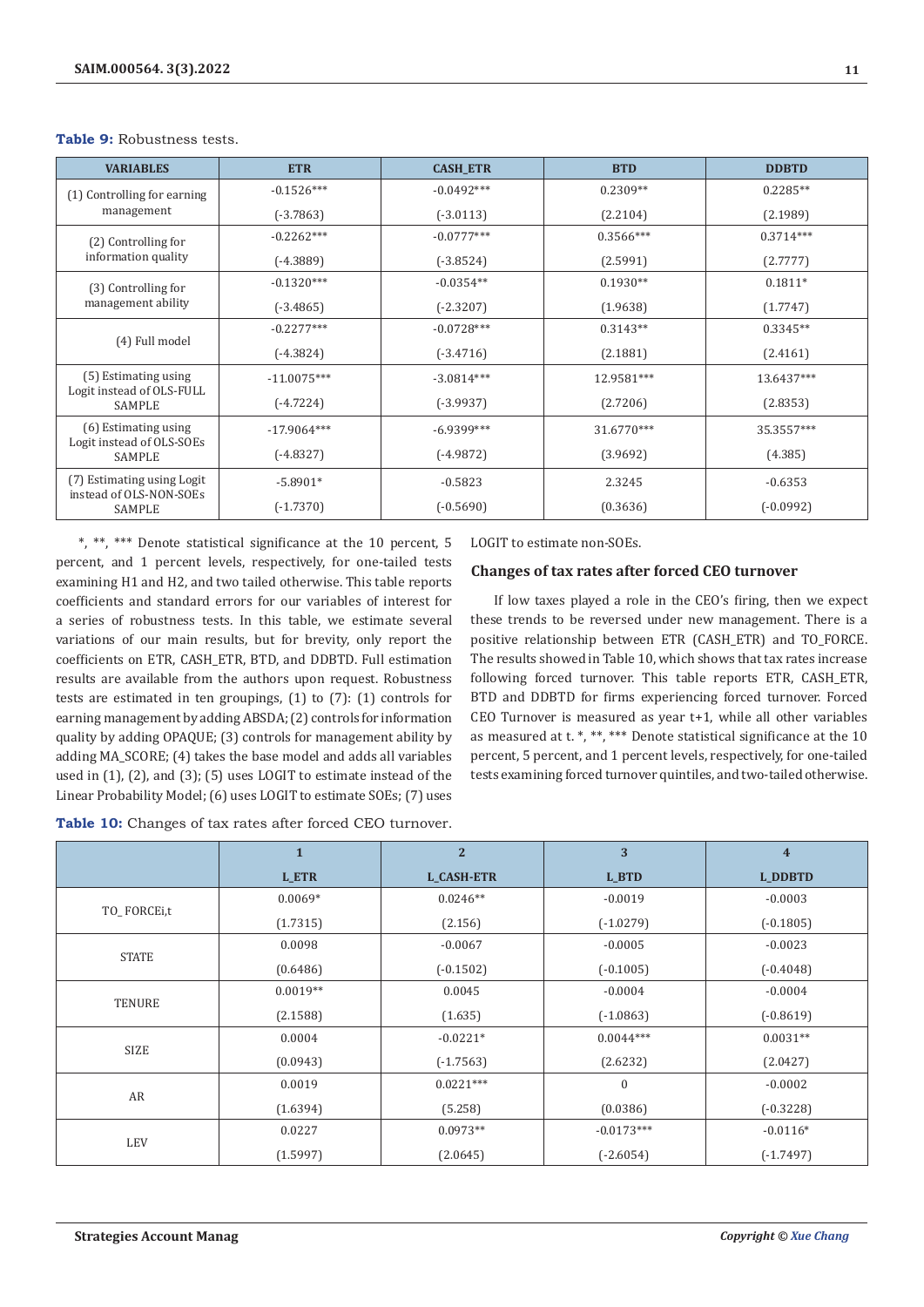| <b>ROA</b>     | $-0.0186$   | $-0.8015***$ | 0.0256      | 0.0163      |
|----------------|-------------|--------------|-------------|-------------|
|                | $(-0.4072)$ | $(-5.2415)$  | (1.0307)    | (0.6055)    |
| <b>DUALITY</b> | 0.0019      | $-0.01$      | $-0.0003$   | $-0.0003$   |
|                | (0.5568)    | $(-0.8947)$  | $(-0.2065)$ | $(-0.1783)$ |
| $_{\rm cons}$  | 0.1373      | $0.9372***$  | $-0.0852**$ | $-0.0600*$  |
|                | (1.6327)    | (3.4538)     | $(-2.3821)$ | $(-1.8613)$ |
| Year           | Yes         | Yes          | Yes         | Yes         |
| N              | 4478        | 4478         | 4478        | 4478        |
| adj. $R^2$     | 0.008       | 0.046        | 0.132       | 0.099       |
| F              | 2.0282      | 8.3209       | 24.8909     | 19.0775     |

# **Variable definitions**

ETR equals tax expenditure to pre-tax income. CASH\_ETR means cash tax payment to pretax income. Book-Tax Difference (BTD) means that the total differences between book and taxable incomes. DDBTD means a measure of unexplained total book-tax differences. TO\_FORCE is a dummy variable that equals 1 if there was a forced turnover and 0 otherwise. STATE presents a firm has a greater percentage of state shares, State takes the value of 1, and

0 otherwise. Tenure indicates that the number of years that a CEO has served in a listed firm. SIZE means the size of a listed firm, measured as the natural logarithm of the book value of total assets. AR presents firm's industry-adjusted annual stock return (including dividends). DUALITY presents 1 if the CEO and the Chairman of the Board of Directors are the same person, and 0 otherwise. LEV is defined as total liabilities divided by total assets. ROA equals after tax profit divided total assets.

# **Falsification tests**

**Table 11:** Falsification Test.

|                | $\mathbf{1}$      | $\overline{2}$    | 3                 | $\overline{4}$    |
|----------------|-------------------|-------------------|-------------------|-------------------|
|                | <b>L_UNFORCED</b> | <b>L_UNFORCED</b> | <b>L_UNFORCED</b> | <b>L_UNFORCED</b> |
| <b>STATE</b>   | $-0.0298$         | $-0.0294$         | $-0.0294$         | $-0.0299$         |
|                | $(-0.9138)$       | $(-0.9018)$       | $(-0.9003)$       | $(-0.9137)$       |
| <b>TENURE</b>  | $-0.0345***$      | $-0.0345***$      | $-0.0345***$      | $-0.0345***$      |
|                | $(-9.5848)$       | $(-9.5886)$       | $(-9.5881)$       | $(-9.5822)$       |
| <b>SIZE</b>    | $0.0406***$       | $0.0407***$       | $0.0406***$       | $0.0408***$       |
|                | (5.1558)          | (5.1379)          | (5.1494)          | (5.171)           |
| AR             | $-0.0076*$        | $-0.0075*$        | $-0.0075*$        | $-0.0074*$        |
|                | $(-1.7271)$       | $(-1.7070)$       | $(-1.7235)$       | $(-1.7013)$       |
| <b>LEV</b>     | $-0.0328$         | $-0.0332$         | $-0.0332$         | $-0.0322$         |
|                | $(-1.0483)$       | $(-1.0583)$       | $(-1.0596)$       | $(-1.0295)$       |
| <b>ROA</b>     | 0.0045            | 0.0198            | 0.0215            | $-0.0121$         |
|                | (0.0422)          | (0.1598)          | (0.1897)          | $(-0.1102)$       |
| <b>DUALITY</b> | $-0.0656***$      | $-0.0657***$      | $-0.0657***$      | $-0.0655***$      |
|                | $(-5.6541)$       | $(-5.6524)$       | $(-5.6556)$       | $(-5.6363)$       |
| <b>ETR</b>     | $-0.0238$         |                   |                   |                   |
|                | $(-0.4681)$       |                   |                   |                   |
| CASH_ETR       |                   | 0.0023            |                   |                   |
|                |                   | (0.1101)          |                   |                   |
| <b>BTD</b>     |                   |                   | $-0.029$          |                   |
|                |                   |                   | $(-0.2183)$       |                   |
| <b>DDBTD</b>   |                   |                   |                   | 0.138             |
|                |                   |                   |                   | (0.8947)          |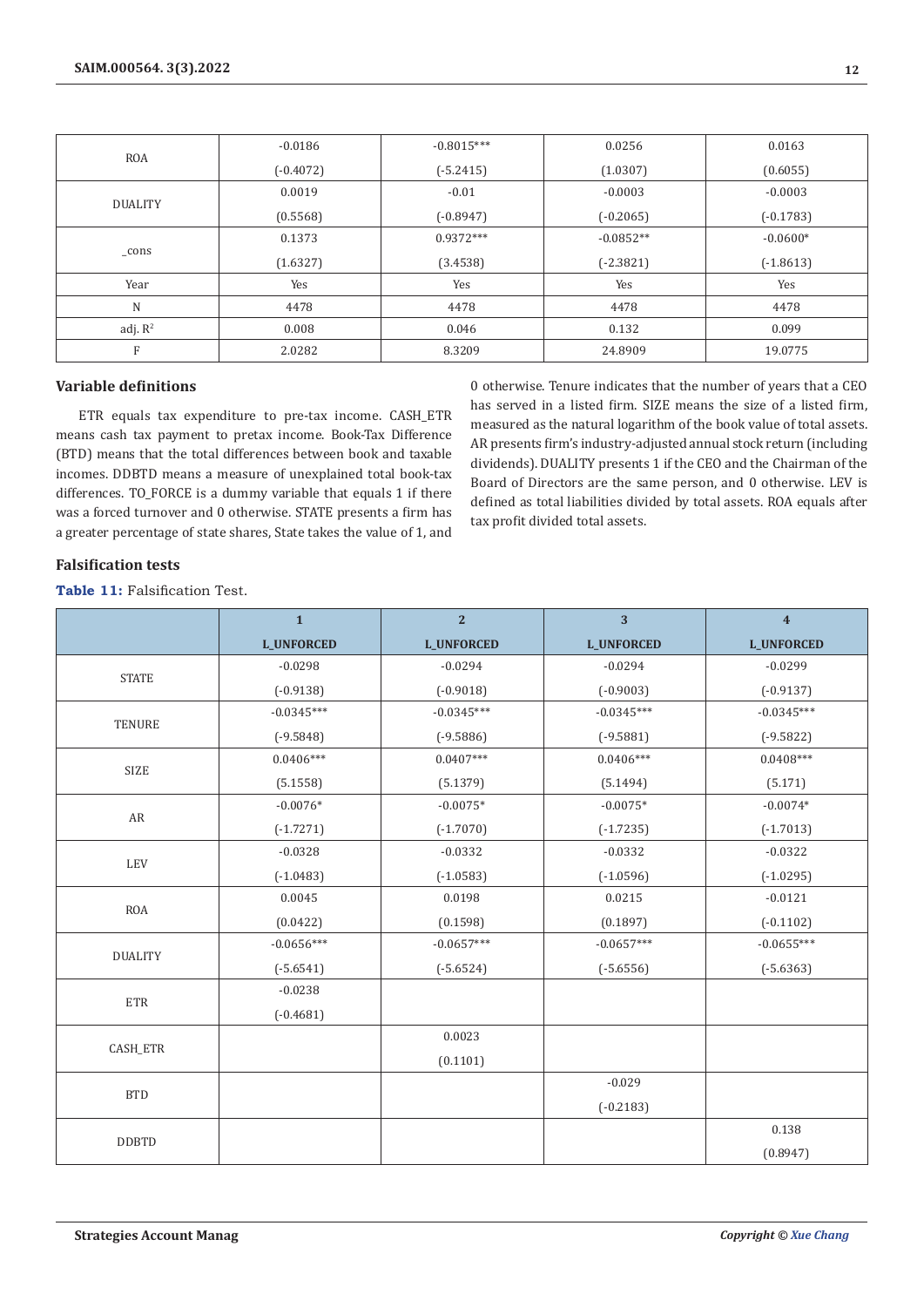| _cons      | $-0.6422***$ | $-0.6509***$ | $-0.6464***$ | $-0.6513***$ |
|------------|--------------|--------------|--------------|--------------|
|            | $(-3.8747)$  | $(-3.8599)$  | $(-3.9021)$  | $(-3.9299)$  |
| Year       | Yes          | Yes          | Yes          | Yes          |
| N          | 10695        | 10695        | 10695        | 10695        |
| adj. $R^2$ | 0.04         | 0.04         | 0.04         | 0.04         |
|            | 31.8288      | 31.8529      | 31.8545      | 31.8211      |

To ensure primary results are not spurious or the result of correlated omitted factors generally inherent to CEO turnover, we conduct a falsification test. Specifically, we re-estimate our main tests after substituting Unforced CEO Turnover for Forced CEO Turnover. According to Table 2, we obtain 1,154 normal CEO turnover cases, which unlikely to be the result of organizational stress or crisis that drives board action to deliberately change its leader or firm strategy [15]. The results of our falsification test (Table 11) are supportive of our hypotheses, as UNFORCED CEO turnover are not significant positively related tax indicators. This table reports results for our falsification tests examining the effect of taxes on unforced CEO turnover using a Linear Probability Model. Regression coefficients and standard errors are reported side-byside. Forced CEO Turnover is measured as year t+1, while all other variables as measured at t. \*, \*\*, \*\*\* Denote statistical significance at the 10 percent, 5 percent, and 1 percent levels, respectively, for one-tailed tests examining forced turnover quintiles, and two-tailed otherwise.

# **Variable definitions**

ETR equals tax expenditure to pre-tax income. CASH\_ETR means cash tax payment to pretax income. Book-Tax Difference (BTD) means that the total differences between book and taxable incomes. DDBTD means a measure of unexplained total book-tax differences. TO\_FORCE is a dummy variable that equals 1 if there was a forced turnover and 0 otherwise. STATE presents a firm has a greater percentage of state shares, State takes the value of 1, and 0 otherwise. Tenure indicates that the number of years that a CEO has served in a listed firm. SIZE means the size of a listed firm, measured as the natural logarithm of the book value of total assets. AR presents firm's industry-adjusted annual stock return (including dividends). DUALITY presents 1 if the CEO and the Chairman of the Board of Directors are the same person, and 0 otherwise. LEV is defined as total liabilities divided by total assets. ROA equals after tax profit divided total assets.

# **Contributions and Limitations**

Our research expands the research perspective through investigates the impact of tax outcomes on forced CEO turnover from different theories, which helps to understand corporate tax avoidance from a more complete perspective and enrich the existing literature. Firstly, we document the important relationship between tax outcomes and forced CEO turnover. Many researchers question the role of CEOs in tax planning because they are not tax experts and do not know the details of tax strategy. This paper studies the role of CEO in corporate tax planning. Secondly, we provide a new

perspective on forced CEO turnover. CEO turnover is a hot issue in the current research, but the existing literatures focus on the impact of corporate performance on CEO turnover. There are few researches analyses the relationship between tax avoidance and forced CEO turnover. Thirdly, we enrich the existing literature on tax avoidance. There are many researchers investigate the reasons and impacts of tax avoidance since the literature published by Hanlon and Heitzman [48]. However, few of them analyses on tax avoidance from corporate social responsibility theory. We also analyze the relationship under different ownerships, which provides a new perspective for corporate tax avoidance and CEO turnover. Due to time, energy, research capabilities and data availability, the research still has the limitations. This article chooses control variables mainly from the company level. The increase in operating income and the rate of return on the stock market are mostly indicators commonly used in the research of the US capital market. Taking into account the maturity of the Chinese capital market, these indicators are easy to be affected by other factors. When selecting control variables in subsequent research, more consideration should be given to the development of the Chinese capital market, and more explanatory control variables should be selected [63,64].

#### **References**

- 1. [Lanis R, Waller DS \(2009\) Corporate Social Responsibility \(CSR\)](https://opus.lib.uts.edu.au/handle/10453/10252) [disclosure of advertising agencies: An exploratory analysis of six holding](https://opus.lib.uts.edu.au/handle/10453/10252) [companies annual reports. Journal of Advertising 38\(1\): 109-122.](https://opus.lib.uts.edu.au/handle/10453/10252)
- 2. [Meckling WH, Jensen MC \(1976\) Theory of the firm: Managerial](https://www.sciencedirect.com/science/article/pii/0304405X7690026X) [behavior, agency costs and ownership structure. Journal of Financial](https://www.sciencedirect.com/science/article/pii/0304405X7690026X) [Economics 3\(4\): 305-360.](https://www.sciencedirect.com/science/article/pii/0304405X7690026X)
- 3. [Desai MA, Dharmapala D \(2009\) Taxes, institutions and foreign](https://www.nber.org/papers/w13132) [diversification opportunities. Journal of Public Economics 93\(5-6\): 703-](https://www.nber.org/papers/w13132) [714.](https://www.nber.org/papers/w13132)
- 4. [Spicer A, McDermott GA, Kogut B \(2000\) Entrepreneurship and](https://www.jstor.org/stable/259315) [privatization in central Europe: The tenuous balance between](https://www.jstor.org/stable/259315) [destruction and creation. Academy of Management Review 25\(3\): 630-](https://www.jstor.org/stable/259315) [649.](https://www.jstor.org/stable/259315)
- 5. Economist (2012) Edging toward capitalism.
- 6. [John GR, Jana SR, Shackelford DA \(2012\) Research in accounting for](https://www.sciencedirect.com/science/article/abs/pii/S0165410111000942) [income taxes. Journal of Accounting and Economics 53\(1-2\): 412-434.](https://www.sciencedirect.com/science/article/abs/pii/S0165410111000942)
- 7. [Desai MA, Dharmapala D \(2007\) Taxation and corporate governance: An](https://papers.ssrn.com/sol3/papers.cfm?abstract_id=983563) [Economic Approach, pp. 24.](https://papers.ssrn.com/sol3/papers.cfm?abstract_id=983563)
- 8. [Scoot DD, Hanlon M, Maydew EL \(2008\) Long-run corporate tax](https://www.jstor.org/stable/30243511) [avoidance. The Accounting Review 83\(1\): 61-82.](https://www.jstor.org/stable/30243511)
- 9. [Jeong BK, Yinghua L, Zhang L \(2011\) Corporate tax avoidance and stock](https://www.sciencedirect.com/science/article/abs/pii/S0304405X1100033X) [price crash risk: Firm-level analysis. Journal of Financial Economics](https://www.sciencedirect.com/science/article/abs/pii/S0304405X1100033X) [100\(3\): 639-662.](https://www.sciencedirect.com/science/article/abs/pii/S0304405X1100033X)
- 10. [Slemrod J \(2004\) Are corporate tax rates, or countries, converging?](https://www.sciencedirect.com/science/article/abs/pii/S0047272703000616) [Journal of Public Economics 88\(6\): 1169-1186.](https://www.sciencedirect.com/science/article/abs/pii/S0047272703000616)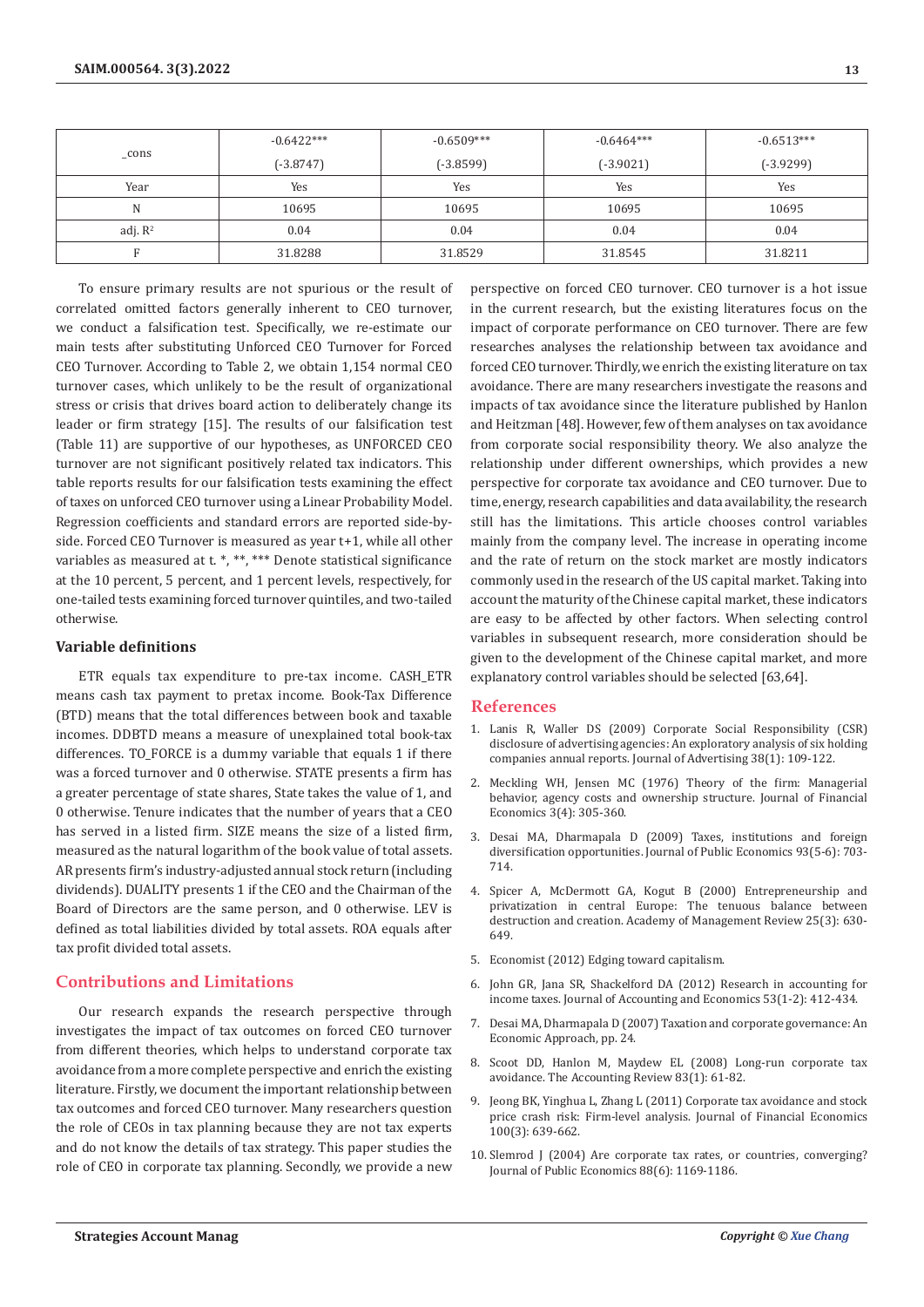- 11. [Gaertner FB \(2014\) CEO after-tax compensation incentives and](https://onlinelibrary.wiley.com/doi/abs/10.1111/1911-3846.12058)  corporate tax avoidance† [. Contemporary Accounting Research 31\(4\):](https://onlinelibrary.wiley.com/doi/abs/10.1111/1911-3846.12058)  [1077-1102.](https://onlinelibrary.wiley.com/doi/abs/10.1111/1911-3846.12058)
- 12. [Powers K, Robinson JR, Stomberg B \(2016\) How do CEO incentives affect](https://link.springer.com/article/10.1007/s11142-016-9350-6)  [corporate tax planning and financial reporting of income taxes? Review](https://link.springer.com/article/10.1007/s11142-016-9350-6)  [of Accounting Studies 21: 672-710.](https://link.springer.com/article/10.1007/s11142-016-9350-6)
- 13. [Weisbach SM \(1988\) Outside directors and CEO turnover. Journal of](https://www.sciencedirect.com/science/article/abs/pii/0304405X88900530)  [Financial Economics 20: 431-460.](https://www.sciencedirect.com/science/article/abs/pii/0304405X88900530)
- 14. Douglas JC, Wenxuan H, Edward L (2011) Corporate fraud, CEO turnover, and state ownership in China. SSRN Electronic Journal.
- 15. [Edward Fee C, Hadlock CJ, Pierce JR \(2013\) Managers with and without](https://academic.oup.com/rfs/article-abstract/26/3/567/1593100)  [style: Evidence using exogenous variation. The Review of Financial](https://academic.oup.com/rfs/article-abstract/26/3/567/1593100)  [Studies 26\(3\): 567-601.](https://academic.oup.com/rfs/article-abstract/26/3/567/1593100)
- 16. Cazier R, Rego S, Tian X, Wilson R (2014) The impact of increased disclosure requirements and the standardization of accounting practices on earnings management through the reserve for income taxes. Review of Accounting Studies 20(1): 436-469.
- 17. [Desai MA, Dharmapala D \(2006\) Corporate tax avoidance and high](https://www.sciencedirect.com/science/article/abs/pii/S0304405X05001364)[powered incentives. Journal of Financial Economics 79\(1\): 145-179.](https://www.sciencedirect.com/science/article/abs/pii/S0304405X05001364)
- 18. [Feldstein M \(1999\) Tax avoidance and the deadweight loss of the income](https://www.jstor.org/stable/2646716)  [tax. The Review of Economics and Statistics 81: 674-680.](https://www.jstor.org/stable/2646716)
- 19. [Mason PA, Hambrick DC \(1984\) Upper echelons: The organization as](https://www.jstor.org/stable/258434)  [a reflection of its top managers. The Academy of Management Review](https://www.jstor.org/stable/258434)  [9\(2\): 193-206.](https://www.jstor.org/stable/258434)
- 20. [Chyz JA \(2013\) Personally tax aggressive executives and corporate tax](https://www.sciencedirect.com/science/article/abs/pii/S0165410113000578)  [sheltering. Journal of Accounting and Economics 56\(2-3\): 311-328.](https://www.sciencedirect.com/science/article/abs/pii/S0165410113000578)
- 21. Maydew EL, Hanlon M, Dyreng SD (2010) The effects of executives on corporate tax avoidance. The Accounting Review 85(4): 1163-1189.
- 22. Olsen KJ, Stekelberg J (2015) CEO narcissism and corporate tax sheltering. Journal of the American Taxation Association 38(1): 1-22.
- 23. [Wilson R, Rego SO \(2012\) Equity risk incentives and corporate tax](https://onlinelibrary.wiley.com/doi/abs/10.1111/j.1475-679X.2012.00438.x)  [aggressiveness. Journal of Accounting Research 50\(3\): 775-810.](https://onlinelibrary.wiley.com/doi/abs/10.1111/j.1475-679X.2012.00438.x)
- 24. [James Chyz, Gaertner FB, Kausar A, Watson L \(2014\) Overconfidence](https://papers.ssrn.com/sol3/papers.cfm?abstract_id=2408236)  [and corporate tax policy. Review of Accounting Studies, pp. 44.](https://papers.ssrn.com/sol3/papers.cfm?abstract_id=2408236)
- 25. Allison Koester TS, Daniel W (2016) The role of managerial ability in corporate tax avoidance. Management Science 63(10): 3147-3529.
- 26. Gaertner FB, James CA (2018) Can paying too much or too little tax contribute to forced CEO turnover? The Accounting Review 93(1): 103- 130.
- 27. Avi-Yonah RS (2008) Corporate social responsibility and strategic tax behavior. Tax and Corporate Governance, pp. 183-198.
- 28. [Lanis R, Richardson G, Liu C, McClure R \(2018\) The impact of corporate](https://link.springer.com/article/10.1007/s10551-018-3949-4)  [tax avoidance on board of directors and CEO reputation. Journal of](https://link.springer.com/article/10.1007/s10551-018-3949-4)  [Business Ethics 160: 463-498.](https://link.springer.com/article/10.1007/s10551-018-3949-4)
- 29. [Sikka P \(2010\) Smoke and mirrors: Corporate social responsibility and](https://www.sciencedirect.com/science/article/abs/pii/S0155998210000244)  [tax avoidance. Accounting Forum 34\(3-4\): 153-168.](https://www.sciencedirect.com/science/article/abs/pii/S0155998210000244)
- 30. Kerr G, Johnston K, Amanda B (2008) A framework of corporate social responsibility for advertising accountability: The case of Australian government advertising campaign. Journal of Marketing Communications 14(2): 155-169.
- 31. [Lanis R, Richardson G \(2012\) Corporate social responsibility and tax](https://www.sciencedirect.com/science/article/abs/pii/S0278425411001141)  [aggressiveness: An empirical analysis. Journal of Accounting and Public](https://www.sciencedirect.com/science/article/abs/pii/S0278425411001141)  [Policy 31\(1\): 86-108.](https://www.sciencedirect.com/science/article/abs/pii/S0278425411001141)
- 32. [Lanis R, Richardson G \(2014\) Is corporate social responsibility](https://link.springer.com/article/10.1007/s10551-014-2052-8)  [performance associated with tax avoidance? Journal of Business Ethics](https://link.springer.com/article/10.1007/s10551-014-2052-8)  [127: 439-457.](https://link.springer.com/article/10.1007/s10551-014-2052-8)
- 33. [Hairul Azlan A, Salihu IA, Sheikh Obid SN \(2014\) Corporate ownership,](https://www.sciencedirect.com/science/article/pii/S1877042814058832) [governance and tax avoidance: An Interactive Effects. Procedia-Social](https://www.sciencedirect.com/science/article/pii/S1877042814058832) [and Behavioral Sciences 164: 150-160.](https://www.sciencedirect.com/science/article/pii/S1877042814058832)
- 34. Holt G, Barford V (2013) Google, Amazon, Starbucks: The rise of tax shaming, BBC News Magazine.
- 35. [Freeman ER, Wicks AC, Parmar B \(2004\) Stakeholder theory and the](https://pubsonline.informs.org/doi/epdf/10.1287/orsc.1040.0066) [corporate objective revisited. Organization Science 15\(3\): 364-369.](https://pubsonline.informs.org/doi/epdf/10.1287/orsc.1040.0066)
- 36. [Badertscher BA, SPK, Katz Sp, Rego SO \(2013\) The separation of](https://www.sciencedirect.com/science/article/abs/pii/S0165410113000542) [ownership and control and corporate tax avoidance. Journal of](https://www.sciencedirect.com/science/article/abs/pii/S0165410113000542) [Accounting and Economics 56\(2-3\): 228-250.](https://www.sciencedirect.com/science/article/abs/pii/S0165410113000542)
- 37. [Slemrod J, Crocker KJ \(2005\) Corporate tax evasion with agency costs.](https://www.sciencedirect.com/science/article/abs/pii/S0047272704001537) [Journal of Public Economics 89\(9-10\): 1593-1610.](https://www.sciencedirect.com/science/article/abs/pii/S0047272704001537)
- 38. [Frank MM, Lynch L, Rego SO \(2009\) Tax reporting aggressiveness and its](https://www.jstor.org/stable/27802660) [relation to aggressive financial reporting. The Accounting Review 84\(2\):](https://www.jstor.org/stable/27802660) [467-496.](https://www.jstor.org/stable/27802660)
- 39. [Shuping C, Chen X, Cheng Q, Shevlin T \(2010\) Are family firms more tax](https://www.sciencedirect.com/science/article/abs/pii/S0304405X09001640) [aggressive than non-family firms? Journal of Financial Economics 95\(1\):](https://www.sciencedirect.com/science/article/abs/pii/S0304405X09001640) [41-61.](https://www.sciencedirect.com/science/article/abs/pii/S0304405X09001640)
- 40. [Agnes Cheng CS, Huang HH, Li Y, Stanfield J \(2012\) The effect of hedge](https://www.jstor.org/stable/41721900) [fund activism on corporate tax avoidance. The Accounting Review 87\(5\):](https://www.jstor.org/stable/41721900) [1493-1526.](https://www.jstor.org/stable/41721900)
- 41. [John RG, Michelle H, Shevlin TJ, Shroff N \(2014\) Incentives for tax](https://papers.ssrn.com/sol3/papers.cfm?abstract_id=2148407) [planning and avoidance: Evidence from the field. The Accounting Review](https://papers.ssrn.com/sol3/papers.cfm?abstract_id=2148407) [89\(3\): 991-1023.](https://papers.ssrn.com/sol3/papers.cfm?abstract_id=2148407)
- 42. [Hanlon M, Slemrod J \(2009\) What does tax aggressiveness signal?](https://www.sciencedirect.com/science/article/abs/pii/S0047272708001321?via%3Dihub) [Evidence from stock price reactions to news about tax shelter](https://www.sciencedirect.com/science/article/abs/pii/S0047272708001321?via%3Dihub) [involvement. Journal of Public Economics 93\(1-2\): 126-141.](https://www.sciencedirect.com/science/article/abs/pii/S0047272708001321?via%3Dihub)
- 43. [Bankman J \(2004\) The tax shelter problem. National Tax Journal 57\(4\):](https://www.jstor.org/stable/41790267) [925-936.](https://www.jstor.org/stable/41790267)
- 44. [Dyreng SD, Hanlon M, Maydew EL, Thornock JR \(2017\) Changes in](https://www.sciencedirect.com/science/article/abs/pii/S0304405X17300594) [corporate effective tax rates over the past 25 years. Journal of Financial](https://www.sciencedirect.com/science/article/abs/pii/S0304405X17300594) [Economics 124\(3\): 441-463.](https://www.sciencedirect.com/science/article/abs/pii/S0304405X17300594)
- 45. [Karpoff JM, John RL \(1993\) The reputational penalty firms bear from](https://www.jstor.org/stable/725807) [committing criminal fraud. The Journal of Law & Economics 36\(2\): 757-](https://www.jstor.org/stable/725807) [802.](https://www.jstor.org/stable/725807)
- 46. Blouin J (2014) Defining and measuring tax planning aggressiveness. National Tax Journal 67(4): 875-900.
- 47. [Warfield TD, Cheng Q \(2005\) Equity incentives and earnings](https://www.jstor.org/stable/4093065) [management. The Accounting Review 80\(2\): 441-476.](https://www.jstor.org/stable/4093065)
- 48. [Hanlon M, Heitzman S \(2010\) A review of tax research. Journal of](https://www.sciencedirect.com/science/article/abs/pii/S0165410110000340) [Accounting and Economics 50\(2-3\): 127-178.](https://www.sciencedirect.com/science/article/abs/pii/S0165410110000340)
- 49. [Laguir I, Staglianò R, Elbaz J \(2015\) Does corporate social responsibility](https://papers.ssrn.com/sol3/papers.cfm?abstract_id=2617629) [affect corporate tax aggressiveness? Journal of Cleaner Production 107:](https://papers.ssrn.com/sol3/papers.cfm?abstract_id=2617629) [662-675.](https://papers.ssrn.com/sol3/papers.cfm?abstract_id=2617629)
- 50. [Gallemore J, Maydew EL, Thornock JR \(2014\) The reputational costs of](https://onlinelibrary.wiley.com/doi/abs/10.1111/1911-3846.12055) [tax avoidance. Contemporary Accounting Research 31\(4\): 1103-1133.](https://onlinelibrary.wiley.com/doi/abs/10.1111/1911-3846.12055)
- 51. [Firth M, Fung PMY, Rui OM \(2006\) Firm performance, governance](https://papers.ssrn.com/sol3/papers.cfm?abstract_id=711543) [structure, and top management turnover in a transitional economy.](https://papers.ssrn.com/sol3/papers.cfm?abstract_id=711543) [Journal of Management Studies 43\(6\): 1289-1330.](https://papers.ssrn.com/sol3/papers.cfm?abstract_id=711543)
- 52. [Huson MR, Malatesta PH, Parrino R \(2004\) Managerial succession and](https://www.sciencedirect.com/science/article/abs/pii/S0304405X04000510) [firm performance. Journal of Financial Economics 74\(2\): 237-275.](https://www.sciencedirect.com/science/article/abs/pii/S0304405X04000510)
- 53. Wanfu L, Pittman JA, Wang ZT (2019) The determinants and consequences of tax audits: Some evidence from China. The Journal of the American Taxation Association 41(1): 91-122.
- 54. Bertrand M, Schoar A (2003) Managing with style: The effect of managers on firm policies. The Quarterly Journal of Economics 118(4): 1169-1208.